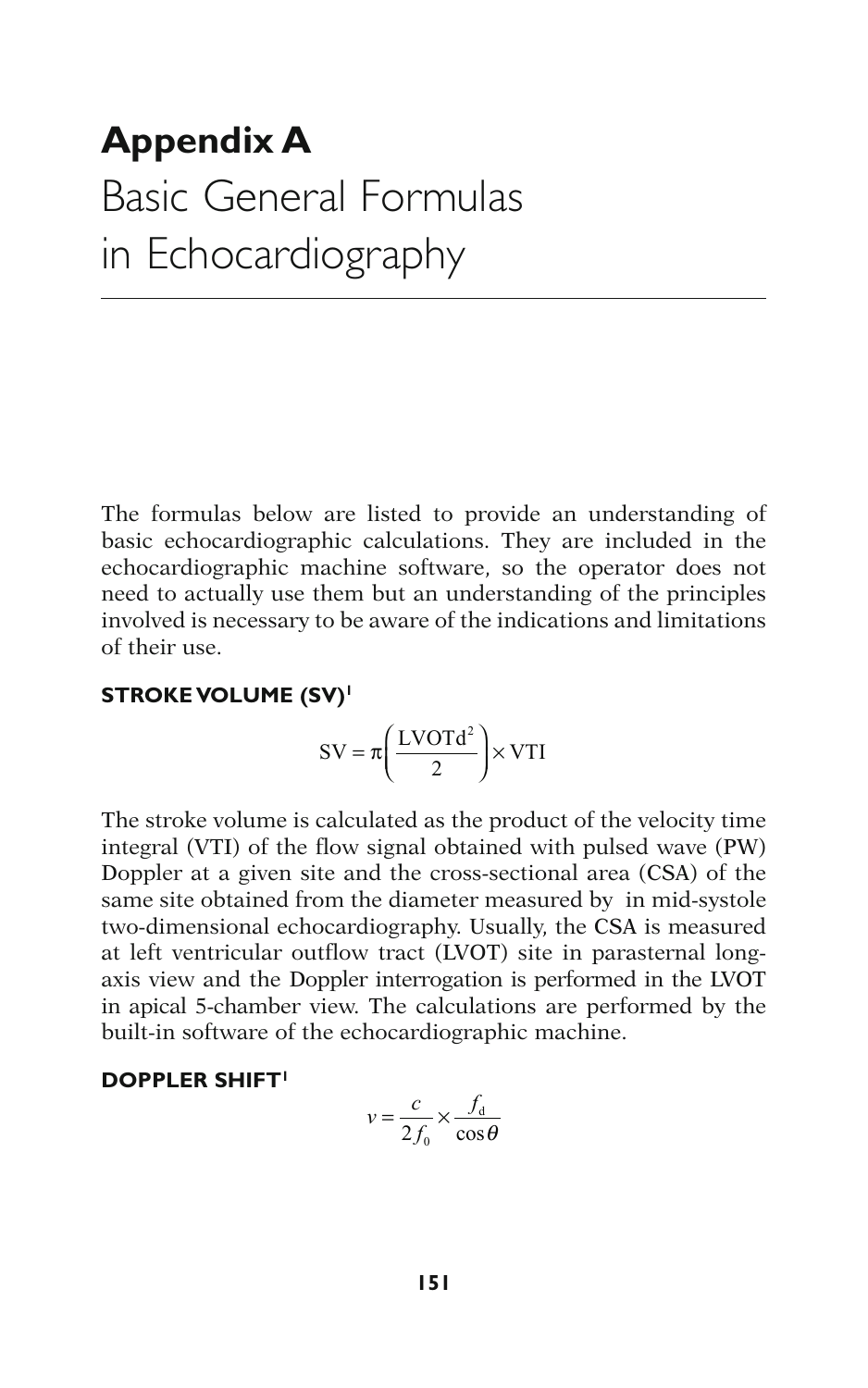where  $f_0$  = emitted frequency,  $f_d$  = Doppler shift,  $c$  = ultrasound velocity,  $v =$  blood flow velocity,  $\theta =$  angle between the ultrasound beam and the direction of blood flow.

The difference  $(f_d)$  between the emitted US frequency and the frequency of the US reflected by the red blood cells is used to obtain the blood flow velocity. Though angle correction is possible, Doppler measurements are not considered reliable at *q*>20°.

### **CONTINUITY EQUATION**<sup>2</sup>

This approach assumes that flow at two cardiac sites must be the same in the absence of regurgitation or shunt. Accordingly, the measurable flow at one site, using CSA and VTI can be used to calculate the effective area at a different site where only the VTI is measurable. The continuity equation can be used for any valve, but most frequently the flow at LVOT level is used to calculate the effective area of a stenotic aortic valve:

$$
AVA = \frac{\pi \times (LVOT / 2)^2 \times V_1}{V_2}
$$

where  $V_1$  = subvalvular (LVOT) velocity,  $V_2$  = valvular (aortic) velocity.

The use of LVOT and aortic VTIs rather than peak velocities is theoretically more accurate, but peak velocities are frequently used with good results. The software of most machines will generate results by both methods.

# **THE SIMPLIFIED BERNOULLI EQUATION 1**

Flow velocities measured by Doppler proximally to- and at the site of an obstruction are used to calculate the pressure gradient across the obstruction. The gradients are part of the evaluation of stenotic valves. A simplified formula, which takes into account convective acceleration only and ignores small drops related to friction, is used for clinical echocardiographic applications.

$$
\Delta P(\text{mmHg}) = 4(V_2^2 - V_1^2)
$$

where  $V_2$  = distal velocity (m/s),  $V_1$  = proximal velocity (m/s).  $V_1$  can be ignored at values  $< 1$  m/s.

#### **PRESSURE HALF TIME**

 $P_{\mu}T$  represents the time needed for the pressure gradient of the flow across a relatively stenotic orifice to decrease to half of its initial value. It is determined directly by the echocardiography machine from the tracing of the deceleration slope, starting from its beginning. An empirically derived constant relates the  $P_{\mu}T$  of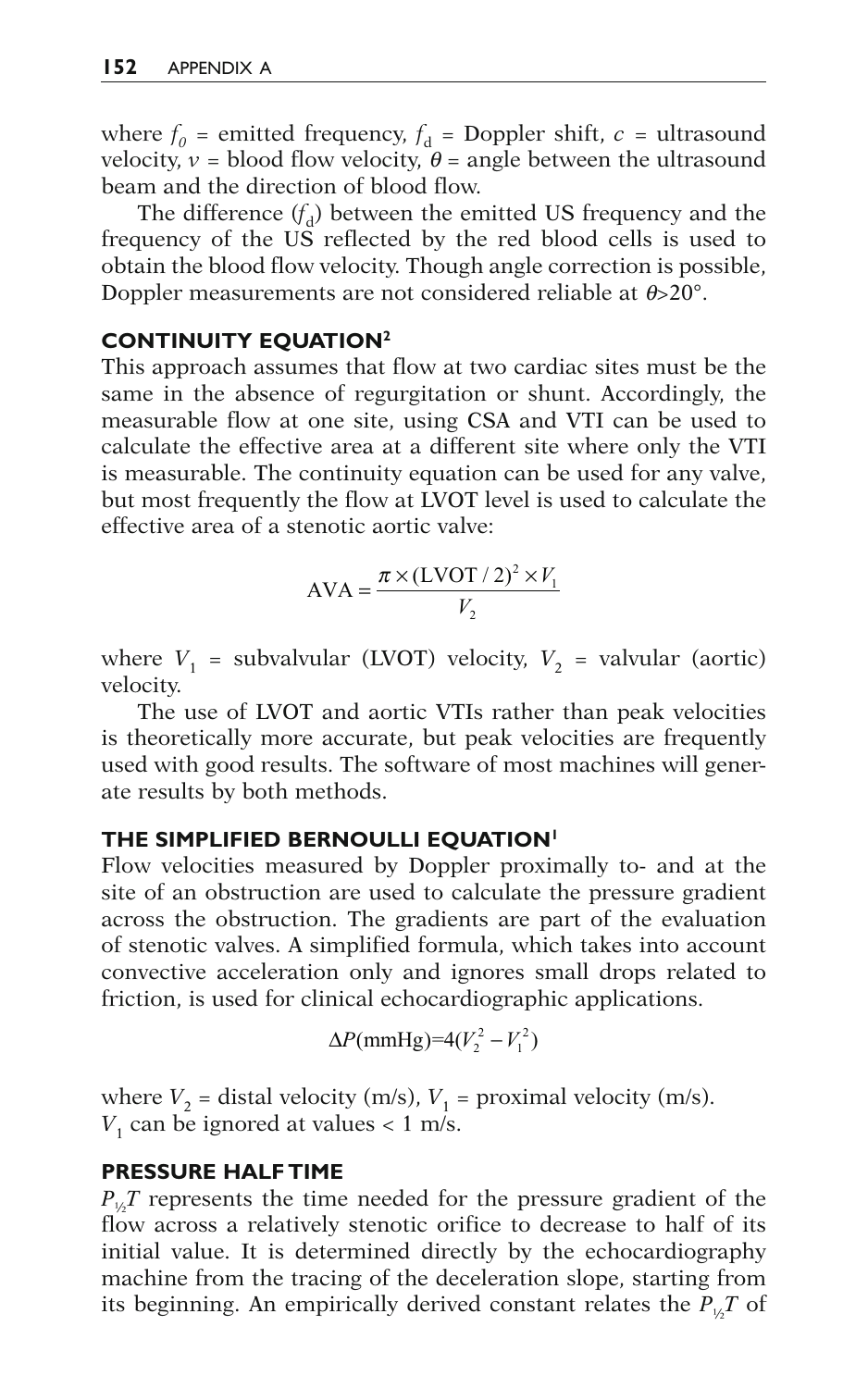the diastolic mitral flow to effective area of the valve in mitral stenosis.

$$
MVA(cm2) = \frac{220}{P1/2 T(ms)}
$$

where MVA = mitral valve area.

The concept of  $P_{\mu}T$  is also used as a measure of deceleration slope of the aortic diastolic flow. Short  $P_{\mu}T$  (<200 ms) is associated with severe aortic regurgitation.

### **PEAK RIGHT VENTRICULAR SYSTOLIC PRESSURE ESTIMATION**

Based on Bernoulli equation, in the presence of tricuspid regurgitation, the peak right ventricular systolic pressure (RVSP) can be calculated as

 $RVSP(mmHg) = 4(V_{TR max})^2 +$  estimated right atrial pressure (RAP).

RAP can be estimated using the degree of inspiratory changes of the interior vena cava (IVC) (Table A.1 ).

In the absence of pulmonary valve stenosis the right ventricular systolic pressure (RVSP) equals the pulmonary artery pressure and is widely used to assess pulmonary hypertension. However, the method may not be reliable in the presence of most severe TR.

### **NONINVASIVE DETERMINATION OF LEFT VENTRICULAR END-DIASTOLIC PRESSURE USING MITRAL FLOW AND TISSUE DOPPLER<sup>3</sup>**

$$
PCWP = 1.24 \left[ \frac{E}{E'} \right] + 1.9
$$

where *E'* is measured at the lateral aspect of the annulus (see Sect. 3.3).

PCWP: pulmonary capillary wedged pressure (used as surrogate for LVEDP)

TABLE A.1. Use of degree of IVC inspiratory collapse to estimate the RA pressure.

| IVC collapse in inspiration $(\%)$ | Estimated RA pressure (mmHg) |
|------------------------------------|------------------------------|
| >50                                | $0 - 10$                     |
| $25 - 50$                          | $10 - 15$                    |
| ${<}25$                            | $15 - 20$                    |
|                                    |                              |

*RA* right atrium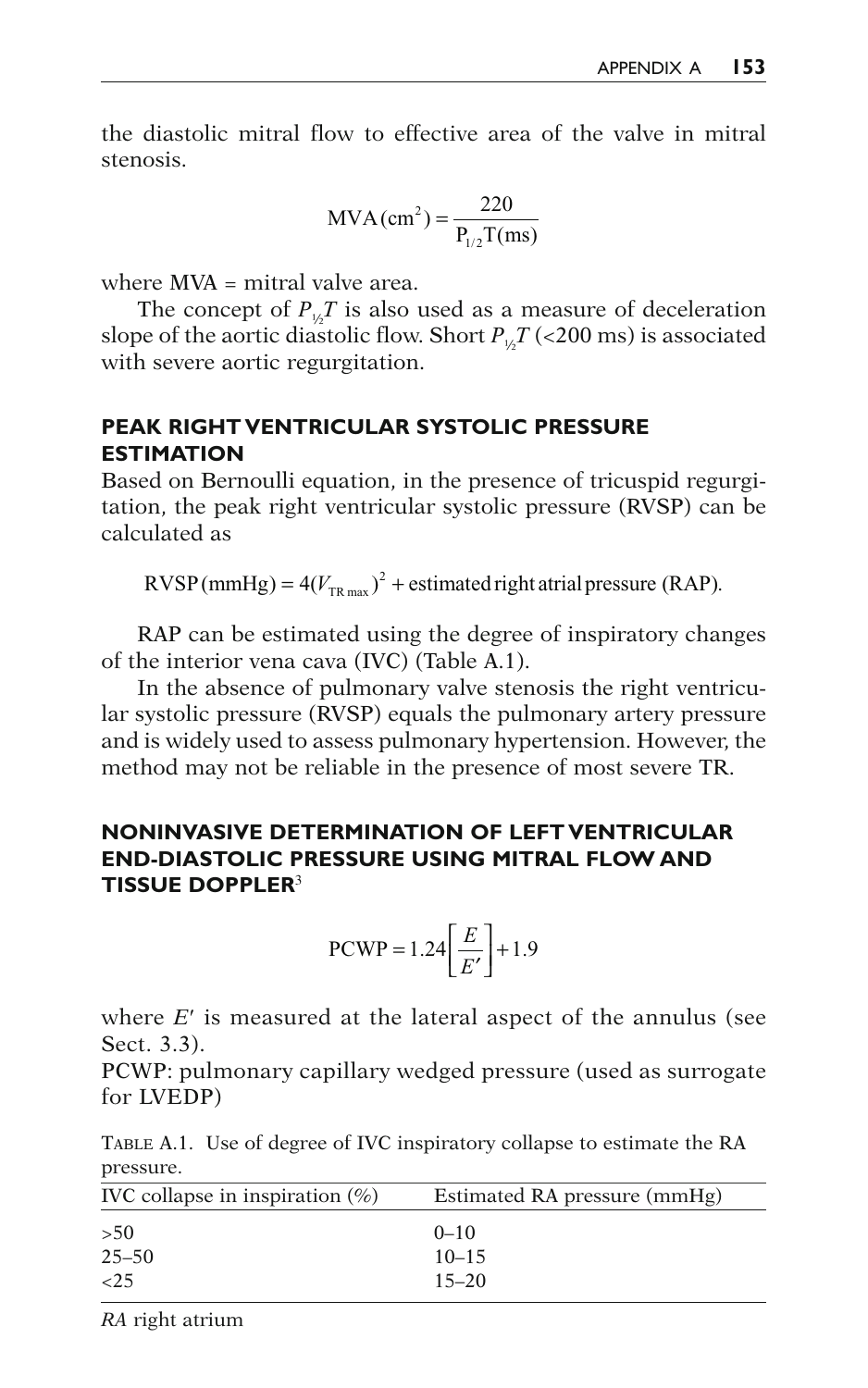#### **References**

- 1. Rimington L , Angelsen B . *Doppler Ultrasound in Cardiology: Physical*  Principles and Clinical Applications. 2nd ed. 1985, Philadelphia: Lea & Febiger; Beckenham: Quest [distributor]. xiii, 331pp.
- 2. Otto CM, Pearlman AS, Gardner CL, Kraft CD, Fujioka MC. Simplification of the Doppler continuity equation for calculating stenotic aortic valve area. J Am Soc Echocardiogr 1988;1:155–157.
- 3. Nagueh SF, Middleton KJ, Kopelen HA, Zoghbi WA, Quinones MA. Doppler tissue imaging: a noninvasive technique for evaluation of left ventricular relaxation and estimation of filling pressures. J Am Coll Cardiol 1997;30:1527–1533.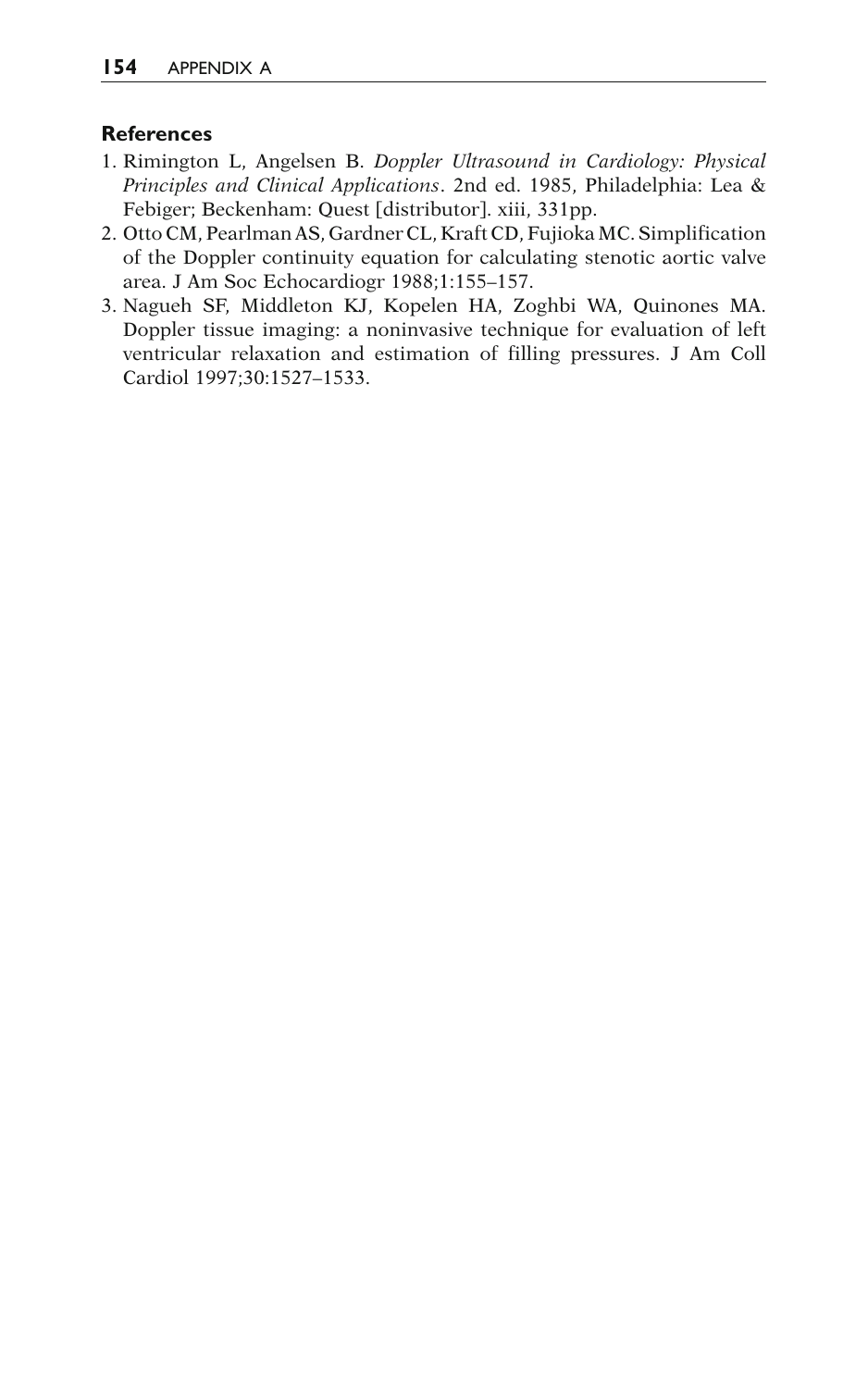# **Appendix B**  Quantitative Assessment of Left Ventricular Systolic Function

Qualitative assessment of the left ventricular (LV) contractility by an experienced echocardiographer is generally satisfactory for most usual clinical scenarios. Quantification of systolic function using ejection fraction may be required in follow-up studies or if needed to decide whether the patient qualifies for a given therapy or to be included in a trial. Cardiac output may be used for hemodynamic monitoring in an intensive care unit (ICU) setting. Other indexes, such as the myocardial performance index or the estimation of  $dp/dt$ , though theoretically attractive, are not of widespread use in clinical practice .

# **LEFT VENTRICULAR EJECTION FRACTION (LVEF)**

#### *Defined as:*

• LVEF = (EDV − ESV)/EDV, where EDV = end-diastolic volume and ESV = end-systolic volume

Normal values and accepted values for decreased ejection fraction:<sup>1</sup>

- Normal:  $\geq 55\%$
- Mildly  $\downarrow$  : 45%–54%
- Moderately  $\downarrow$  : 30%–44%
- Severely  $\downarrow$  : <30%

The use of either M-mode or two-dimensional linear dimensions (end-diastolic and end-systolic diameters) of LV to calculate left ventricular ejection fraction is reasonable in the absence of regional wall motion abnormalities but is still subjected to errors due to geometrical assumptions about the shape of the LV.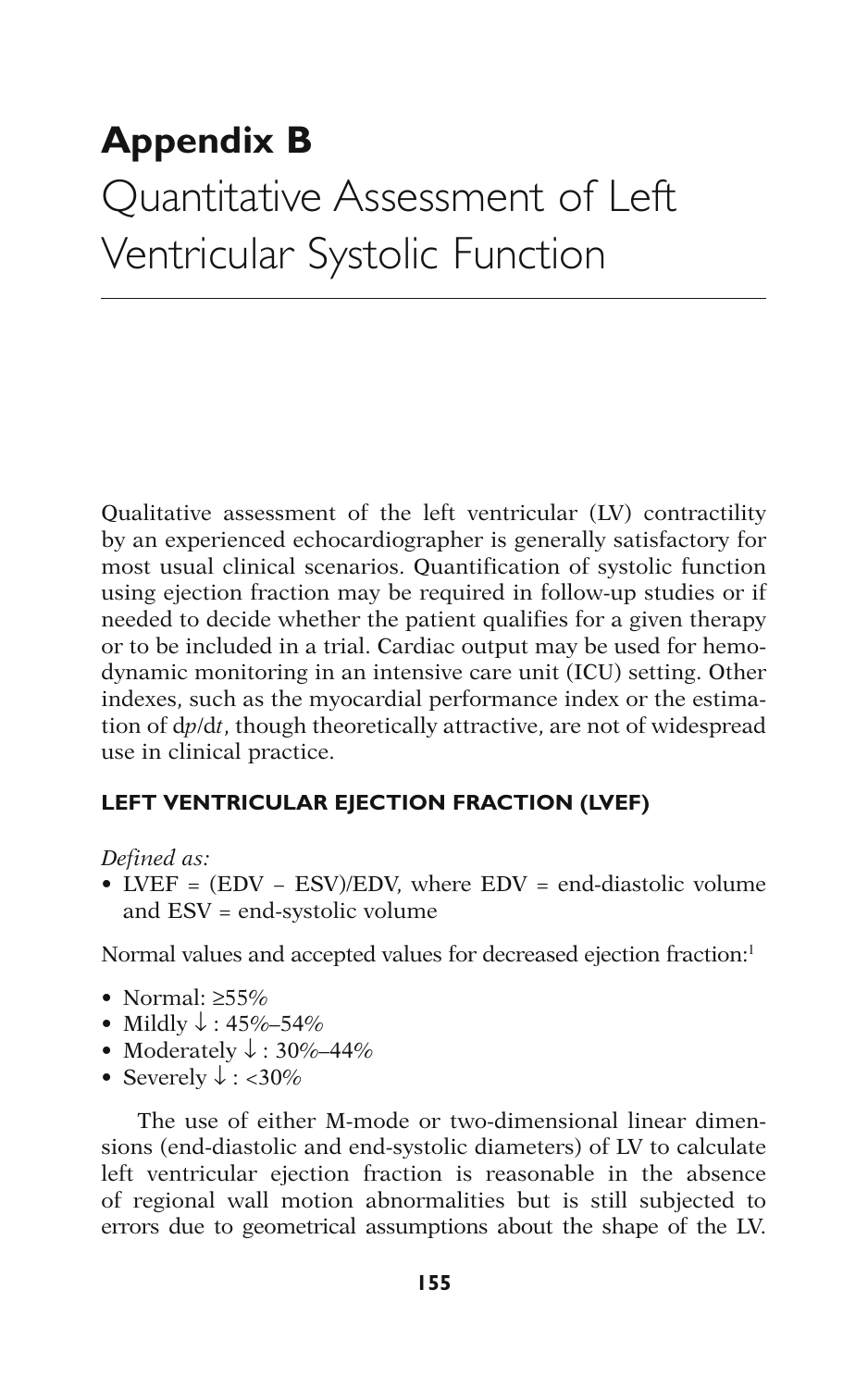Accordingly, the use of these methods is discouraged and the currently recommended method of choice is the biplane method of disks (modified Simpson's method), where the LV cavity is traced at endsystole and end-diastole in apical 4- and 2-chamber views (Fig. B.1) and the machine built-in software provides the calculated LVEF.<sup>1</sup> This method is not based on geometrical assumptions but treats the LV cavity as a stack of elliptical disks. It requires good endocardialblood interface demarcation, so it is not always practical.

# **CARDIAC OUTPUT (CO)**

*Defined as:*

•  $SV \times HR$  where  $SV = EDV - ESV$ . Cardiac output is generally indexed to body surface area (BSA) to obtain the cardiac index  $(CI)$ 

Normal values:

• CI:  $2.5-4.2$  L/min/m<sup>2</sup>

Allowing for some geometrical and hemodynamic assumptions, the stroke volume (see also Appendix A) is calculated as the product of the velocity time integral of the flow signal obtained with PW Doppler at a given site and the cross-sectional area of the same site obtained from the diameter measured by two-dimensional echocardiography (Fig. B.2).

# **MYOCARDIAL PERFORMANCE (TEI) INDEX**

This measurement combines systolic and diastolic assessment in a dimensionless index of global LV performance. PW Doppler in the



FIG. B.1: Traced LV cavity area in apical 4-chamber view for volumes and ejection fraction calculations by the echocardiographic machine incorporated software, using Simpson's method. a): end-diastolic frame. b): endsystolic frame.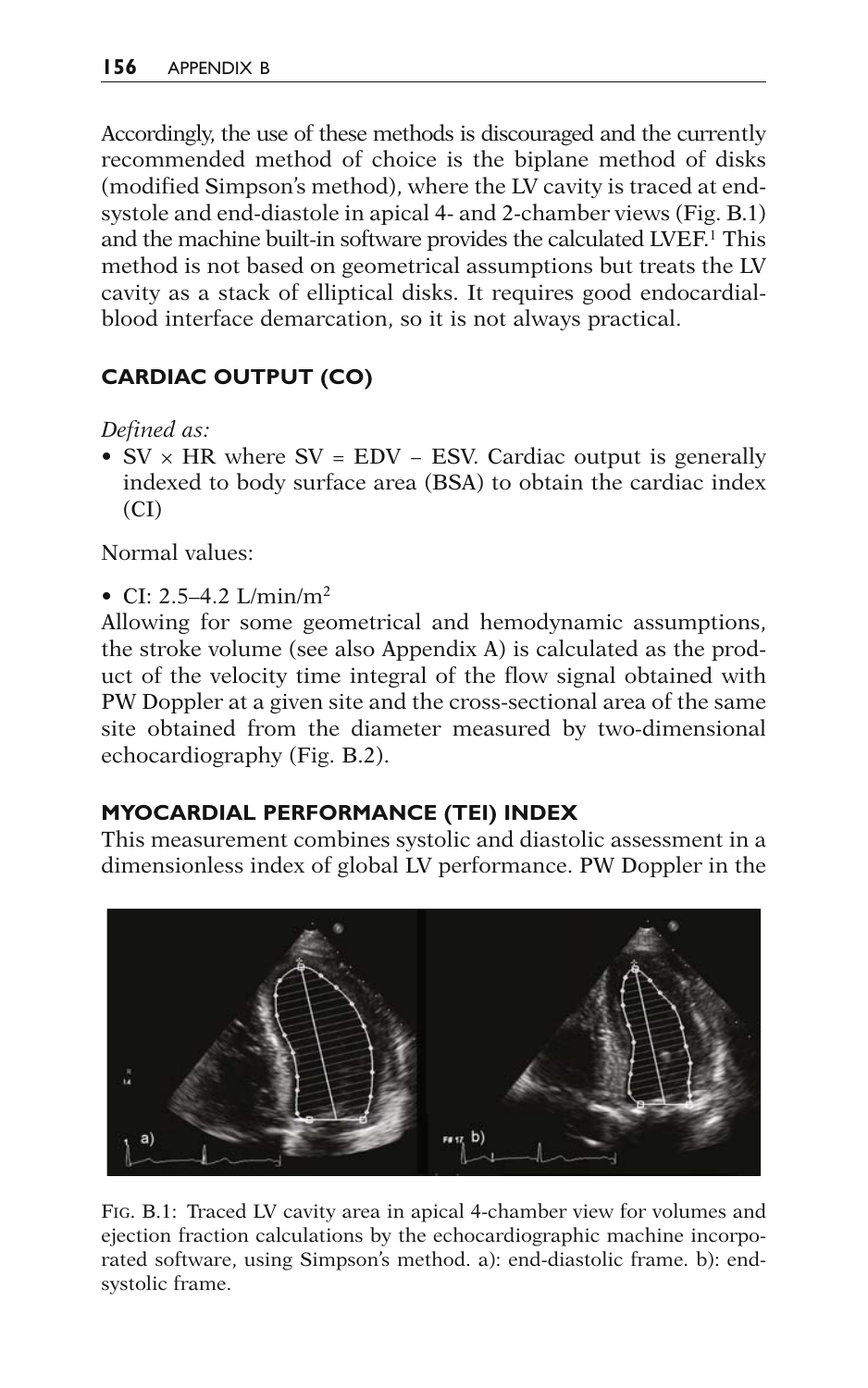

FIG. B.2: Two-dimensional and Doppler measurements for cardiac output. a): LVOT diameter is measured in mid-systole in parasternal long-axis view between the proximal base of the septum and the anterior mitral leaflet (white thin line).

b): LVOT velocity is traced (white dots) in apical-5-chamber view using PW Doppler, with the volume sample placed at above 1.5 cm below the valve, to match the location of the 2D measurement.

LVOT: left ventricular outflow tract

apical 4-chamber view is used to obtain LV isovolumic contraction and (IVCT) relaxation (IVRT) time and aortic ejection time.

*Defined as:*

• Tei index  $=$   $(IVCT + IVRT)/ET$ 

Normal values:

•  $< 0.4$ 

# **REMODELING AND REVERSE REMODELING**

Severe LV systolic dysfunction is frequently accompanied by remodeling, defined as increase in ventricular diastolic and systolic volumes, a more spherical shape, with a ratio >0.5 between the short and long axis of the LV and mitral valve (MV) apparatus distortion with apical tethering of the leaflets.

A reduction of  $\geq$ 15% in the end-systolic volume (ESV) which can occur as result of therapy represents reverse remodeling.

# **LV** dp/dt

The rise in the intraventricular pressure during preejection is an index of myocardial contractility, which, theoretically, is less afterload dependent. Generally measured during left heart catheterization, it can be calculated with Doppler echocardiography as well, provided that a good mitral regurgitation (MR) signal is obtained.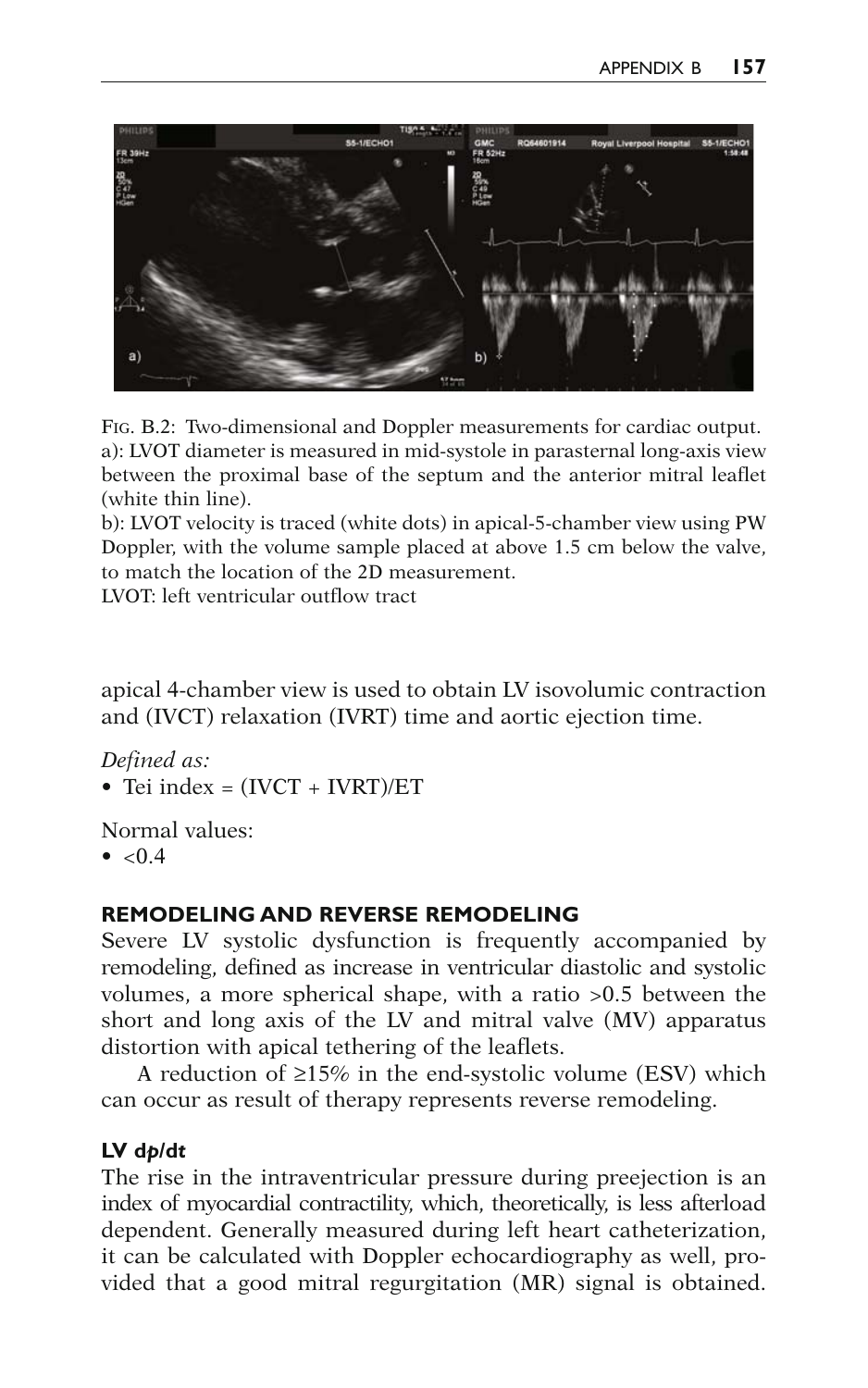Using a sweep speed of 100 mm/s to improve measurements accuracy, the points of 1 and 3 m/s velocities (corresponding to a rise in pressure from 4 to 36 mmHg) are marked on the CW Doppler signal of MR in apical 4-chamber view and the time ( *t*) between the two is measured.

LV dp/dt is calculated as

• d $p/dt = 32/\Delta t$ 

Diagnostic values:

• Normal contractility: >1,200 mmHg/s

### **References**

1. Lang RM, Bierig M, Devereux RB, et al. Recommendations for chamber quantification: a report from the American Society of Echocardiography's Guidelines and Standards Committee and the Chamber Quantification Writing Group, developed in conjunction with the European Association of Echocardiography, a branch of the European Society of Cardiology. J Am Soc Echocardiogr 2005;18:1440–1463.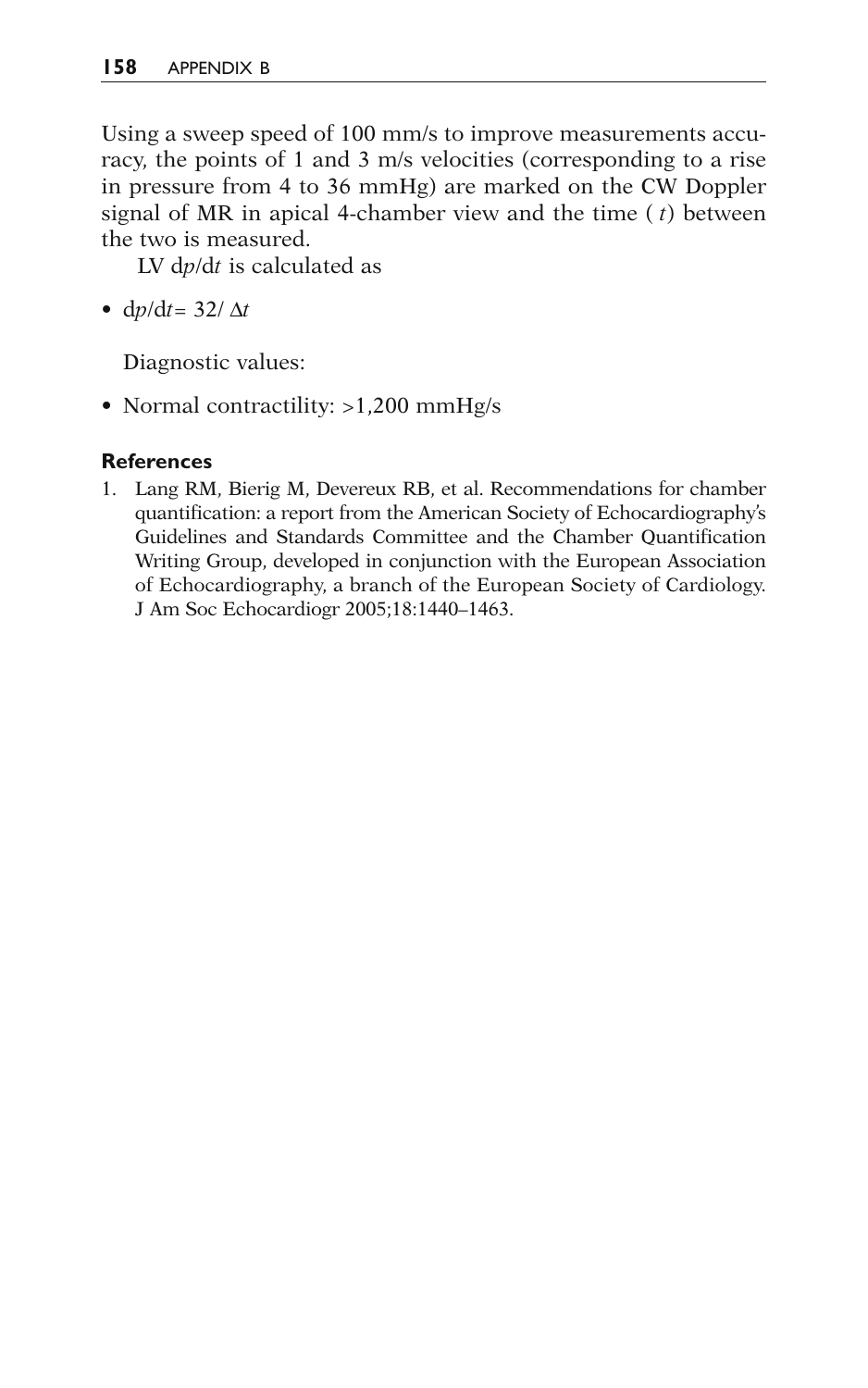# **Appendix C**  Echocardiographic Assessment and Reporting of Left Ventricular Diastolic function

The echocardiographic assessment of diastolic dysfunction is similar to that of the filling status as detailed in Sect. 3.3. The difference is that the former is presumed to reflect the way in which the left ventricular (LV) copes with diastolic filling under steady, normovolemic conditions, while the latter is a hemodynamic assessment of filling status at the time of hemodynamic instability. If in doubt, the finding of an enlarged left atrium supports a long-standing diastolic dysfunction rather than an acute condition (Table C.1 Fig.  $C.1$ ).

|                                                                               |              |                                        | Diastolic<br>Dysfunction              |                                              |
|-------------------------------------------------------------------------------|--------------|----------------------------------------|---------------------------------------|----------------------------------------------|
|                                                                               | Normal<br>DF | Mild                                   | Moderate<br>$(Grade 1)a$ $(Grade 2)b$ | Severe<br>(Grade <sub>3</sub> ) <sup>b</sup> |
| E/A<br>E'                                                                     | >1           | $\leq$ 1<br>$\geq$ 8 cm/s $\lt$ 8 cm/s | $\geq$ 1<br>$\langle 8 \text{ cm/s}$  | >>1<br>$<8$ cm/s                             |
| E/E'<br>Echocardiographic Normal Abnormal Pseudonormal Restrictive<br>pattern | $<8-10$      | relaxation                             | $>10-15$                              | >15                                          |
| Hemodynamic significance                                                      |              |                                        |                                       |                                              |
| • Relaxation<br>• Ventricular com- Normal                                     | Normal       | Normal                                 |                                       |                                              |
| pliance<br>• Filling pressures Normal                                         |              | Normal                                 |                                       |                                              |

TABLE C.1. Echocardiographic findings in diastolic dysfunction .

<sup>a</sup>May be normal for age as isolated finding in an elderly subject bPW Doppler assessment not reliable with severe MR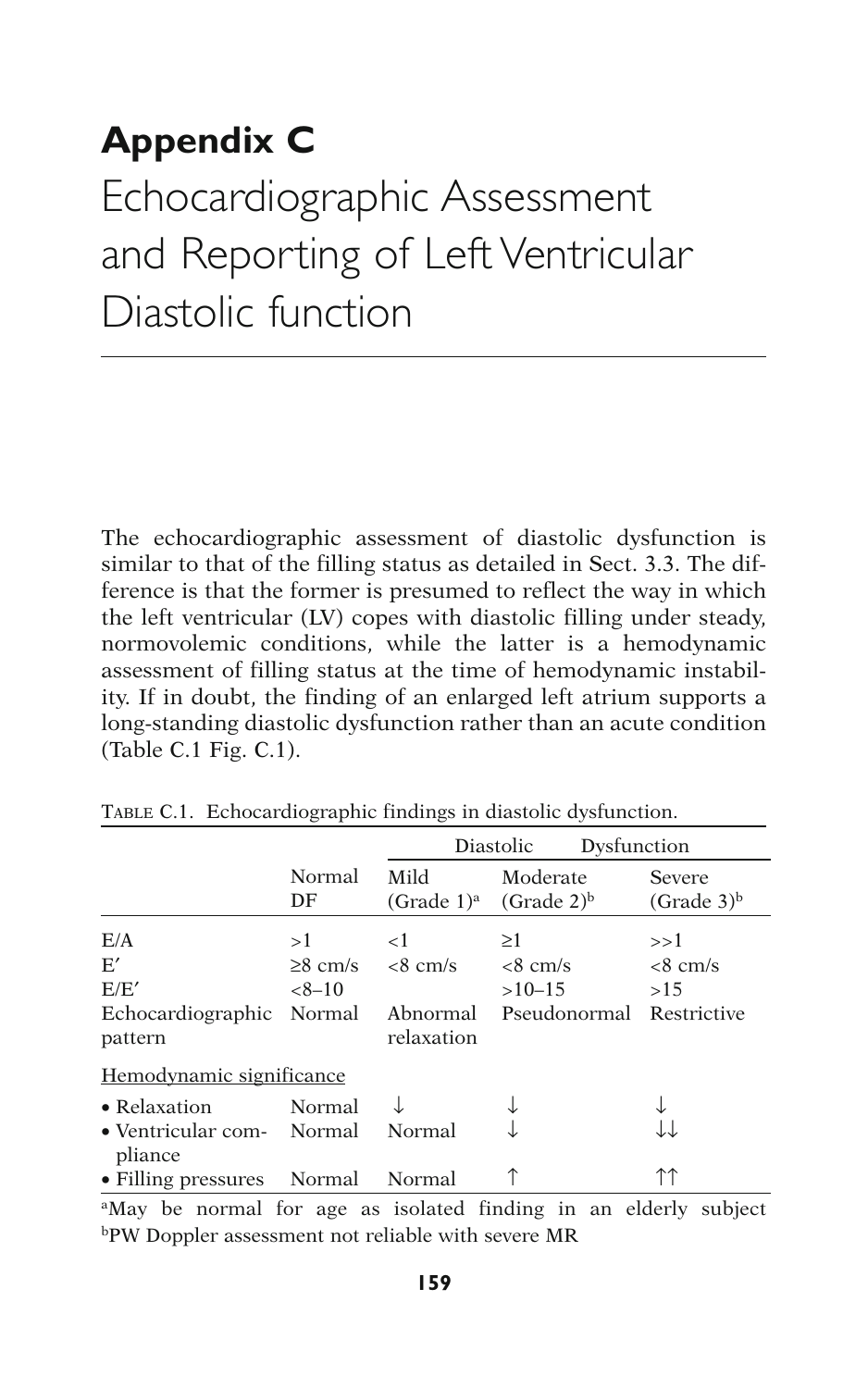

FIG. C.1. Flow and tissue Doppler imaging in the assessment of diastolic function. **a** Normal subject:  $E/A = 1.43$ ,  $E' = 13$  cm/s,  $E/E' = 7.3$ . **b** Elderly patient with mild (grade 1) diastolic dysfunction:  $E/A = 0.8$ ,  $E' = 3$ . **c** Hypertensive patient with exertional dyspnea, normal coronary arteries, and LVEDP = 17 mm at catheterization. Echocardiography shows moderate (grade 2) diastolic dysfunction consistent with elevated diastolic pressures:  $E = 95$  cm/s,  $E' =$ 7.7 cm/s,  $E/E' = 12$ . **d** Patient with severely decreased systolic function and dyspnea at rest. Echocardiography shows severe, restrictive (grade 3) diastolic dysfunction:  $E/A = 4.6$ ,  $DT = 120$  ms,  $E' = 5.5$ ,  $E/E' = 26$ .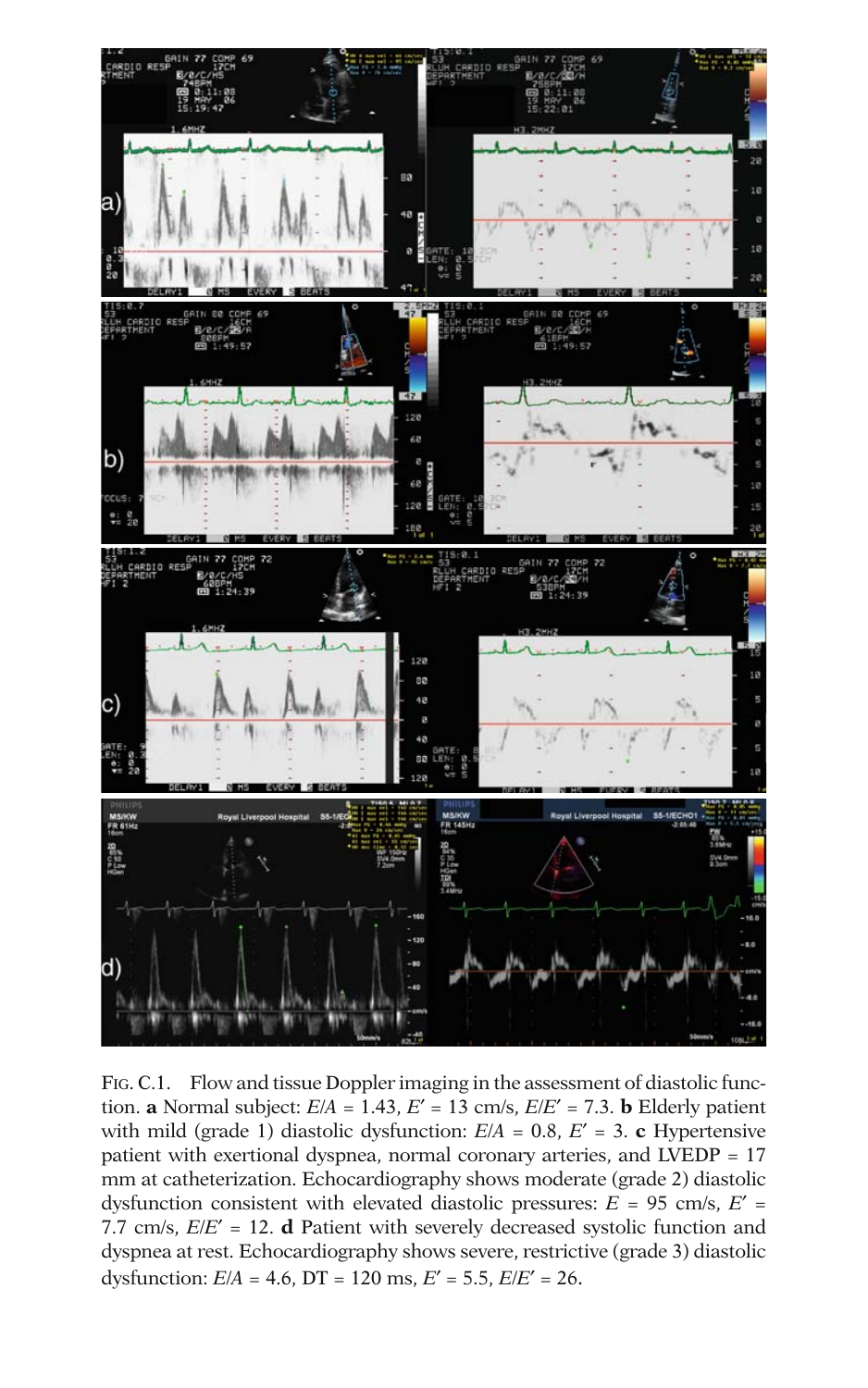# **Appendix D**  Valvular Regurgitation Quantification Principles

The true hemodynamic significance of valvular regurgitation is ideally given by the *regurgitant volume* and the *regurgitant fraction* (RF = regurgitant volume/EDV - ESV). Severe regurgitation is defined as:

- regurgitant volume  $\geq 60$  ml/beat
- RF  $\geq 50\%$

These volumetric calculations are available by Doppler echocardiography, but in practice regurgitation is assessed using either surrogates related to *jet size* by color Doppler or a calculated *effective regurgitant orifice area* (EROA). The main approaches for valvular regurgitation assessment are presented below and the generally accepted cut-off values are summarized in Tables D.1 and D.2.<sup>1</sup> For a more detailed and in-depth discussion of this topic, the reader should consult the relevant chapters in general echocardiography textbooks and valvular heart diseases management guidelines.

- Jet size versus receiving chamber size measurements
	- ° For mitral regurgitation (MR)
		- Maximal regurgitant jet area/left atrium (LA) area ratio in any parasternal or apical view
	- ° For aortic regurgitation (AR)
		- Regurgitant jet width (RJW)/left ventricular out-flow tract (LVOT) diameter ratio (RJW/LVOT diameter) in parasternal long axis view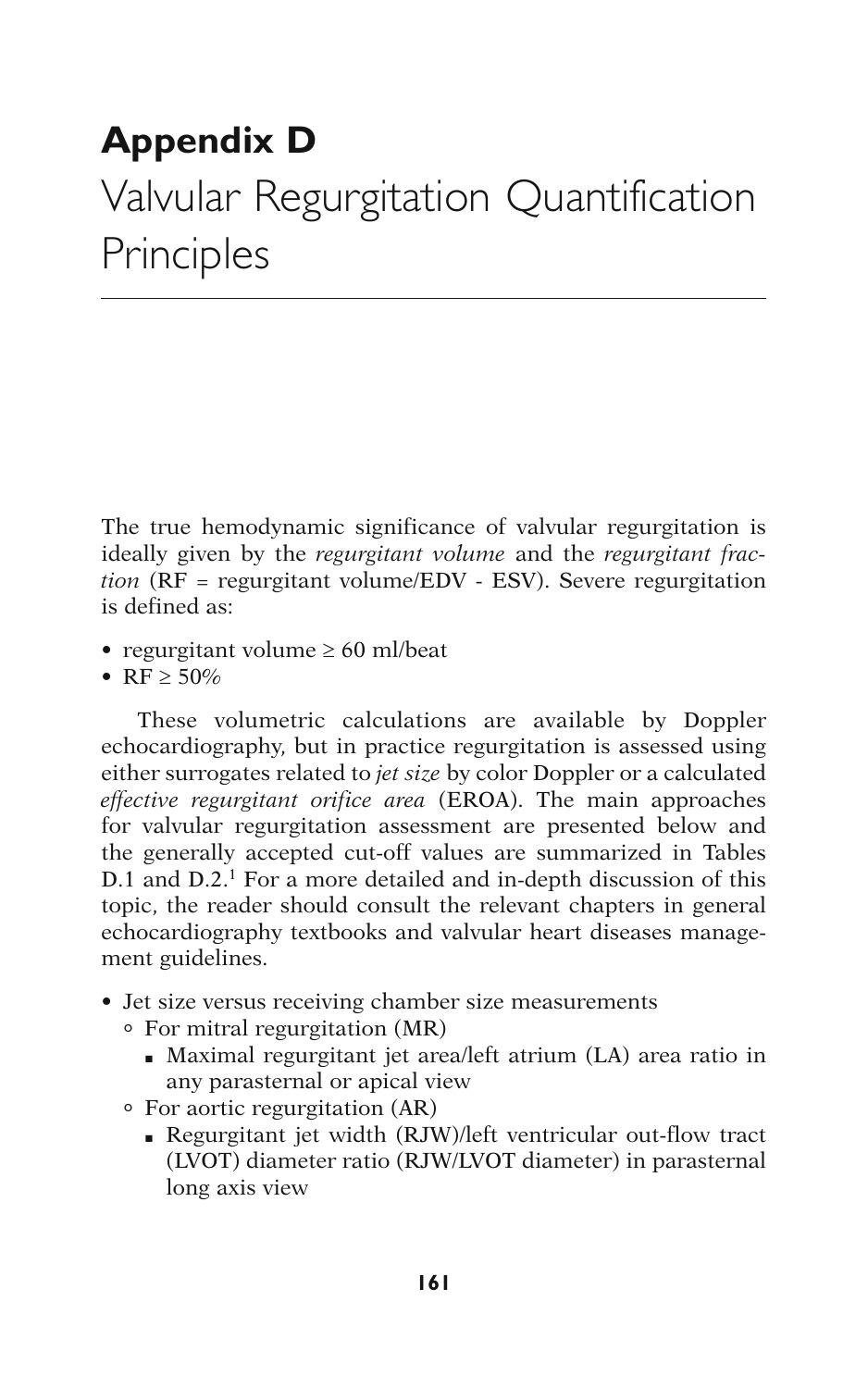- Jet size at its emergence from the regurgitant orifice, *vena contracta*  (VC)
	- ° For both MR (in parasternal long-axis view or apical views except apical two-chamber view) and AR (in parasternal or apical long-axis view)
- EROA using the proximal isovelocity surface area (PISA) (Fig. D.1)

This is a volumetric approach based on the assumption that the flow converging toward the valve on its ventricular side equals the amount going through the regurgitant orifice. The amount of blood converging toward the valve is the volume of a hemisphere defined by the plane of the valve and the aliasing boundary and which moves with a velocity equal to the Nyquist limit for that study. The EROA is given by the built-in software of the echocardiographic machine or it can be calculated as

EROA (cm<sup>2</sup>) =  $2\pi r^2 \times V_a/V_{\text{max}}$  where *r* is the radius of the sphere from the valve plane to the aliasing zone,  $V_a$  is the Nyquist limit, and  $V_{\text{max}}$  is the peak velocity of the regurgitant flow by CW Doppler.

Besides the methods described above, ancillary findings have to be actively sought when significant regurgitation is suspected. These are not absolute criteria but are helpful in borderline cases.

*For MR*:

- LV and LA enlargement
- Hyperdynamic LV
- $E/A > 1$  with  $E > 1.2$  m/s in the absence of mitral stenosis

#### *For AR*:

- LV and LA enlargement
- Short pressure half-time
- Flow reversal in descending aorta

|                        | MR jet area/<br>LA area | Vena contracta EROA <sup>a</sup> |                         | Ancillary findings                   |
|------------------------|-------------------------|----------------------------------|-------------------------|--------------------------------------|
| Mild<br>Severe $>40\%$ | $< 20\%$                | $< 0.3$ cm<br>$>0.7$ cm          | $< 0.2$ cm <sup>2</sup> | $>0.4$ cm <sup>2</sup> $E > 1.2$ m/s |

TABLE D.1. Cut-off values for MR severity.

<sup>a</sup>A PISA radius of  $\geq 0.9$  cm at a Nyquist limit of 40 cm/s is indicative of severe MR. *EROA* effective regurgitant orifice area, *LA* left atrium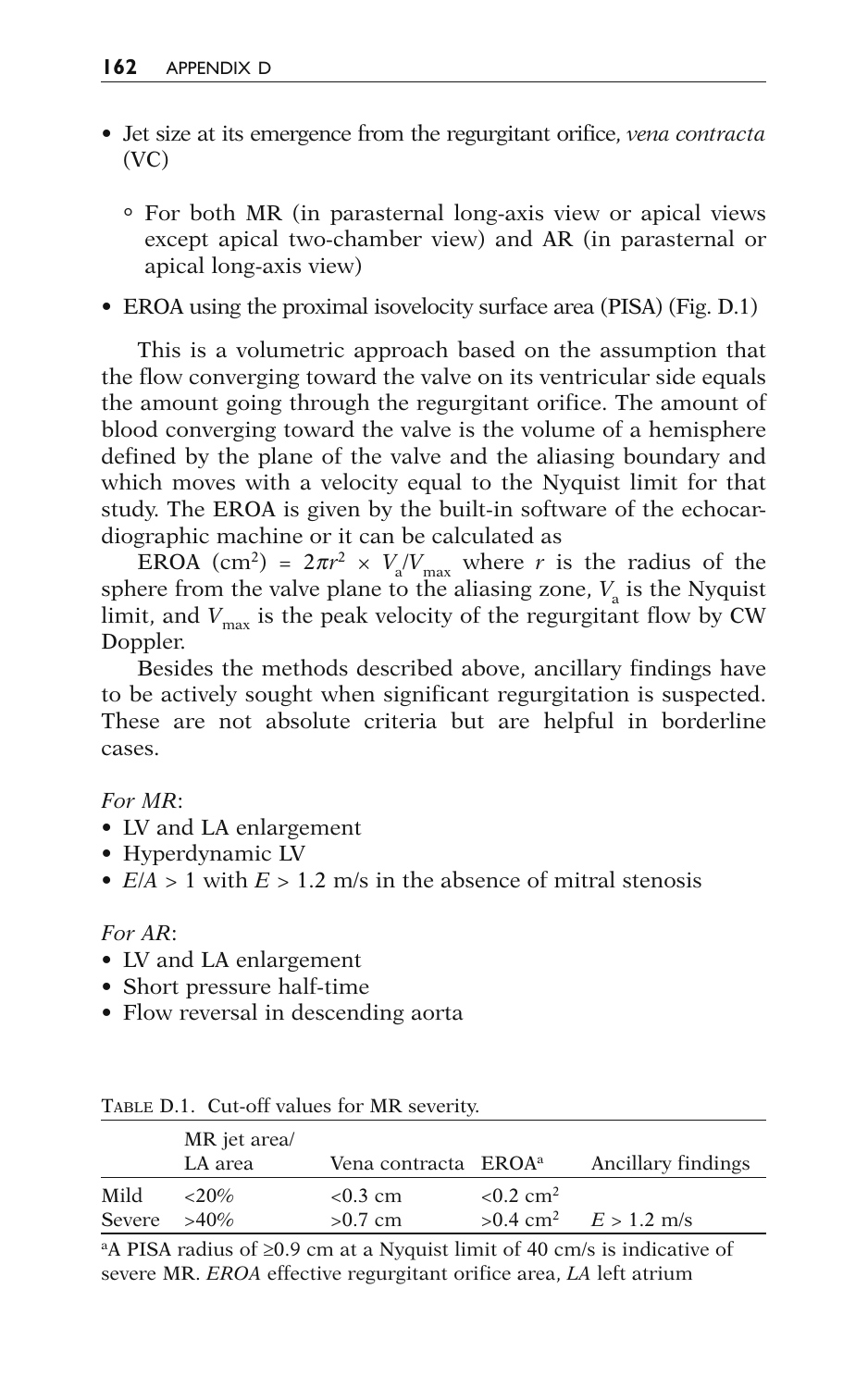|                        | AR jet width/ Vena con-<br>LVOT width | tracta                  | $EROAa$ Ancillary findings                                                                                                                               |
|------------------------|---------------------------------------|-------------------------|----------------------------------------------------------------------------------------------------------------------------------------------------------|
| Mild<br>Severe $>65\%$ | ${<}20\%$                             | $< 0.3$ cm<br>$>0.6$ cm | $0.2$ cm <sup>2</sup> $P/E > 500$ ms<br>>0.3 cm <sup>2</sup> $PI\mathcal{F}$ < 200 ms <sup>a</sup><br>Holodiastolic flow reversal<br>in descending aorta |

Table D.2. Cut-off values for AR severity.

<sup>a</sup>A short *P<sup>I</sup>I* is reliable only if there are no other causes of increased LV stiffness such as ischemic damage

*LVOT* left ventricular outflow tract, *P½T* pressure half time

The overall assessment of regurgitant lesions should take into account more than one technique and ancillary and supportive findings as well. Jet size criteria are not accurate for very eccentric, "against the wall" jets which are assumed to be more severe than they look. Regurgitations with indices falling between the "mild" and "severe" qualifications are considered moderate



FIG. D.1 Use of PISA method in a patient with mitral regurgitation. a): The aliasing (Nyquist) limit for velocities away from the transducer is lowered to expand the convergence area and the mitral valve and the proximal regurgitant jet are zoomed-in using the apical 4-chamber view. The radius of the convergence hemisphere is measured (green dots) from the leaflets level to the aliasing boundary (bright yellow-blue interface). b): The peak velocity of the regurgitant jet is obtained with CW Doppler. (See text for calculations) PISA: proximal isovelocity surface area

# **CAVEATS IN THE ECHOCARDIOGRAPHIC ASSESSMENT OF VALVULAR REGURGITATION**

• The color-flow display of the regurgitant jet is sensitive to the imaging settings. High gains or a low Nyquist limit can significantly increase the jet area and its turbulence pattern.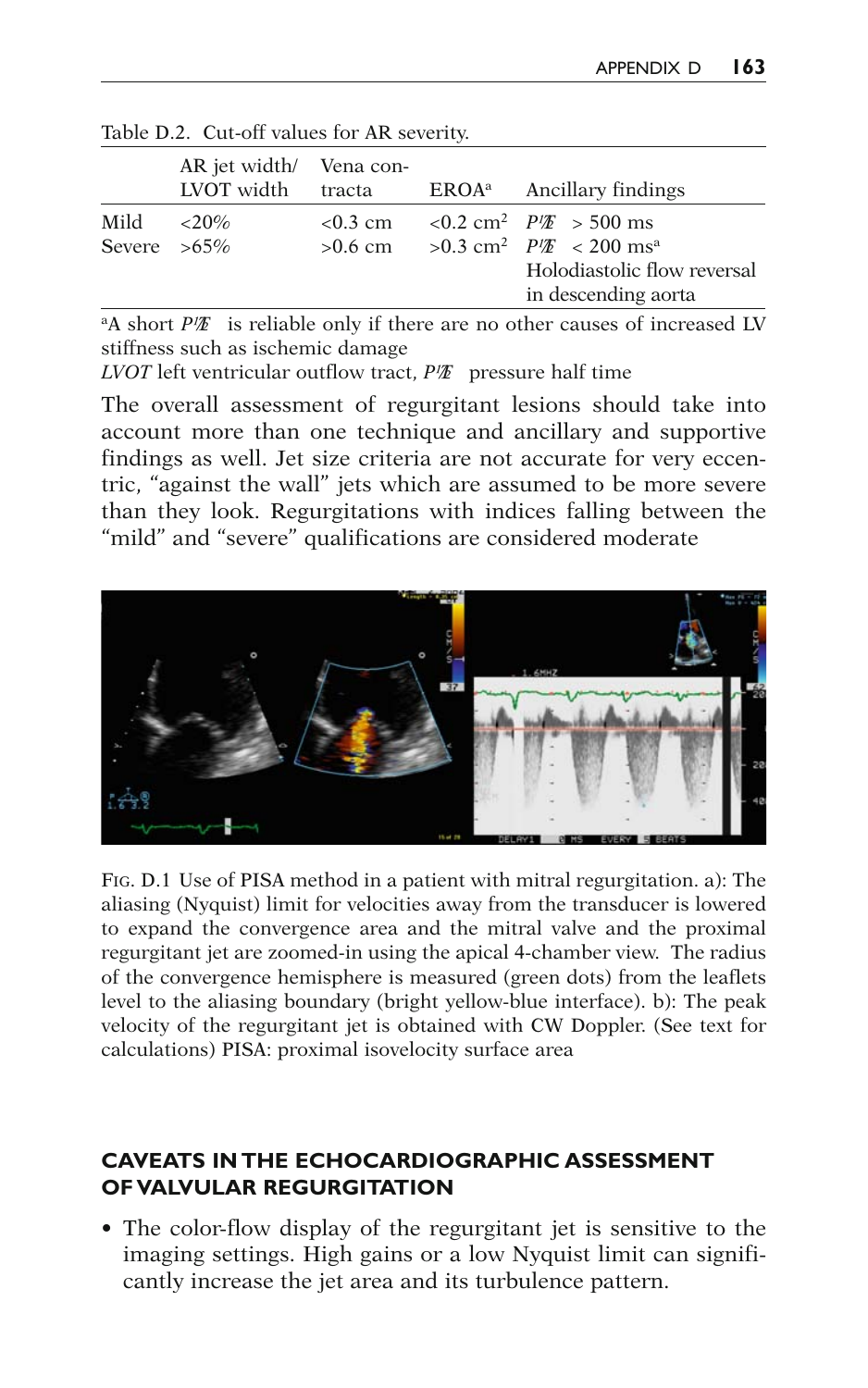- ° Use standard settings with a Nyquist limit of 50–60 cm/s (except for PISA calculation when it should be lowered to 40 cm/s).
- ° When comparing two studies for follow-up purposes, ensure that both studies were performed using same or similar settings.
- Regurgitations can vary significantly with hemodynamic changes such as blood pressure, volemic status, and ventricular contractility. This may become an issue during acute or follow-up studies in the following circumstances:
	- ° Successful diuresis and achieving normovolemic status
	- ° Patients on dialysis who have significant volume shifts
	- ° With improving ventricular contractility
	- ° During transesophageal echocardiography (TEE) when blood pressure (BP) can either significantly increase due to anxiety or decrease with use of intravenous sedation (record BP during the study)

### **References**

1. Vahanian A, Baumgartner H, Bax J et al. Guidelines on the management of valvular heart disease: The Task Force on the Management of Valvular Heart Disease of the European Society of Cardiology . *Eur*  Heart J. 2007;28(2):230-268.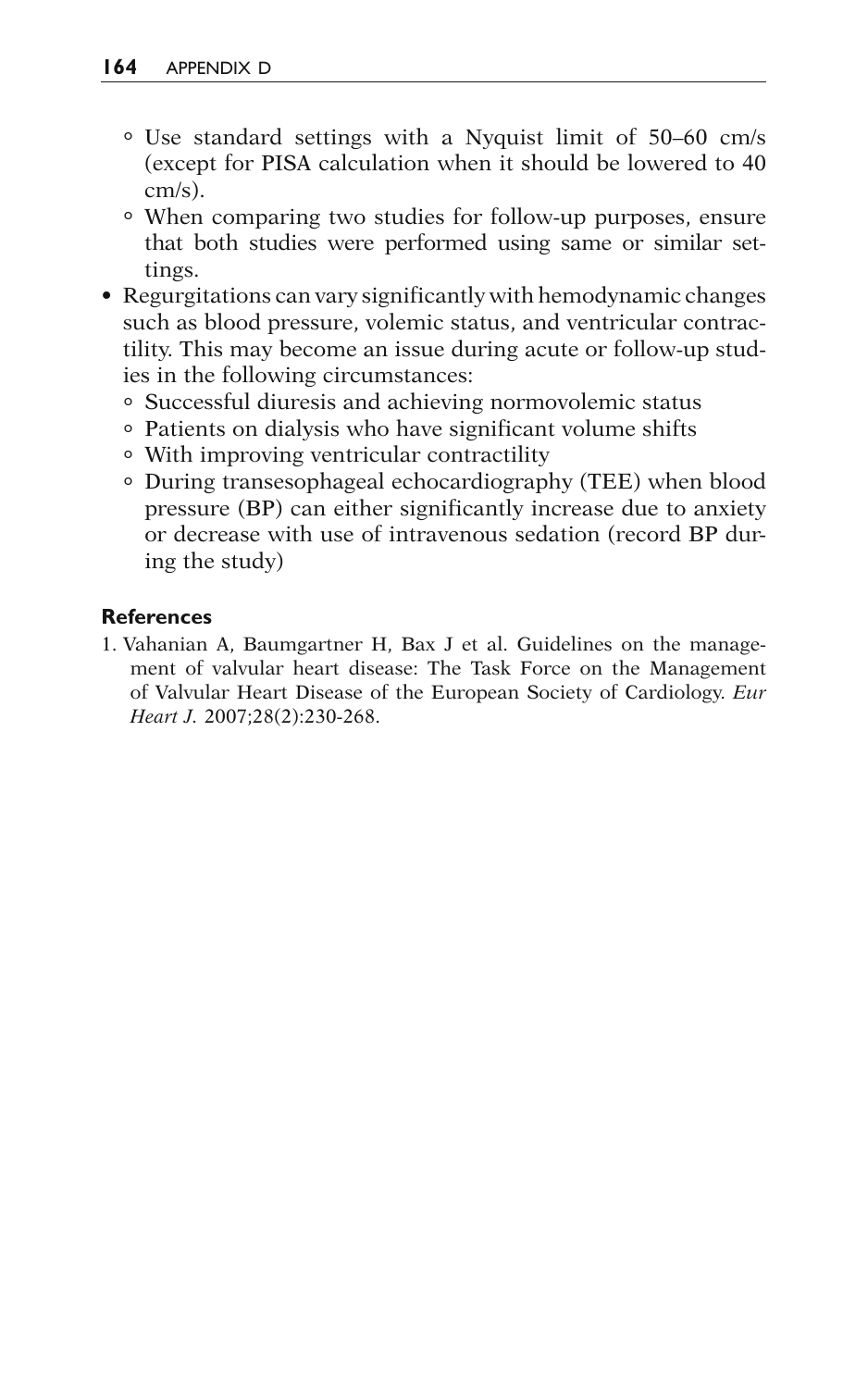# **Appendix E**

# Valvular Stenosis Quantification Principles<sup>1</sup>

The severity of a valvular stenosis is assessed by:

- *Mean transvalvular gradient (mmHg)*
	- ° Obtained with:
		- Spectral CW Doppler
	- ° Advantages:
		- Easy to obtain
		- Generally good correlation with stenosis severity
	- ° Disadvantages/precautions:
		- Influenced by the hemodynamics at the time of the study
			- Volume status
			- Heart rate
			- Left ventricular (LV) contractility
- *Stenotic orifice area (cm2)*
	- ° Obtained with:
		- Direct planimetry
		- Doppler calculations\*
			- For aortic stenosis (AS): continuity equation
			- For mitral stenosis (MS): pressure half-time method

\*For the scope of this book, only widely used methods are mentioned.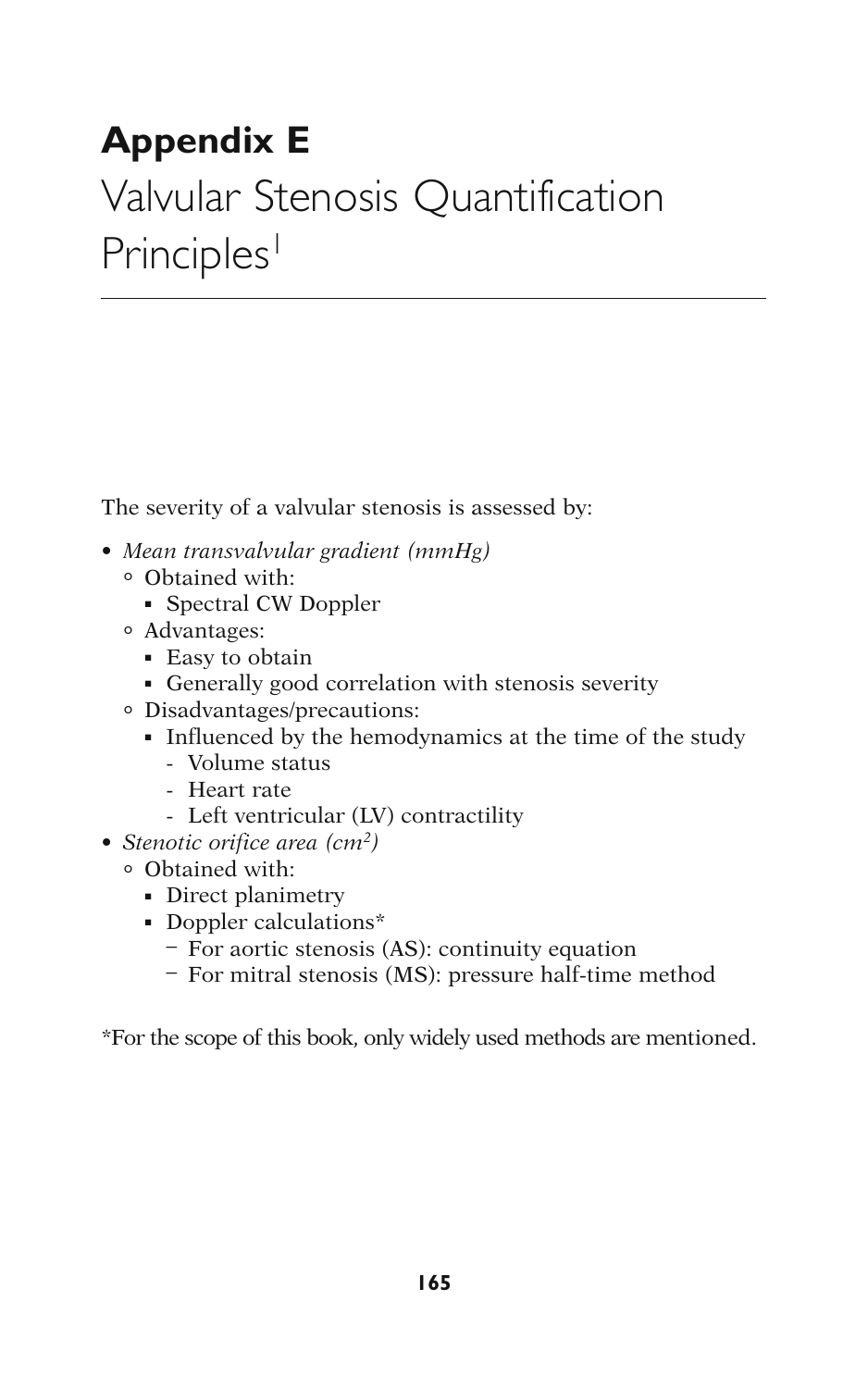|          | Mean gradient $(mmHg)a$ | $MVA$ (cm2) <sup>b</sup> |
|----------|-------------------------|--------------------------|
| Mild     | $2 - 4$                 | >2                       |
| Moderate | 4–9                     | $1 - 2$                  |
| Severe   | $>10-15$                |                          |

TABLE E.1. Cut-off values for MS severity.

<sup>a</sup>In the absence of tachycardia or bradycardia, which can significantly increase or decrease, respectively, the measured gradient

b MVA is either measured by direct planimetry or derived using the pressure half-time method. The two methods are complimentary but planimetry, if feasible is preferable. Pressure half-time is not accurate with:

· mild MS

 $\cdot$  >mild AR

· altered LV compliance, for example, LVH

· recent mitral valvotomy

MS: mitral stenosis

MVA: mitral valve area

|          | Mean gradient (mmHg) | AVA $(cm2)a$ |
|----------|----------------------|--------------|
| Mild     |                      | >1.5         |
| Moderate |                      | $1 - 1.5$    |
| Severe   | >50 <sup>b</sup>     |              |

a Assuming average body-size. For large- or small-bodied individuals, the AVA should be indexed to BSA, with a cut-off value of 0.6 cm<sup>2</sup>/m<sup>2</sup> BSA for severe AS

b Assuming normal LV contractility and cardiac output

AS: aortic stenosis

AVA: aortic valve area

Formally, valvular stenosis severity is graded using the valve area (Tables E.1 and  $E.2$ )<sup>1</sup>.

#### **References**

1. Vahanian A., Baumgartner H, Bax J et al. Guidelines on the management of valvular heart disease: The Task Force on the Management of Valvular Heart Disease of the European Society of Cardiology . *Eur Heart J* 2007;28(2):230-268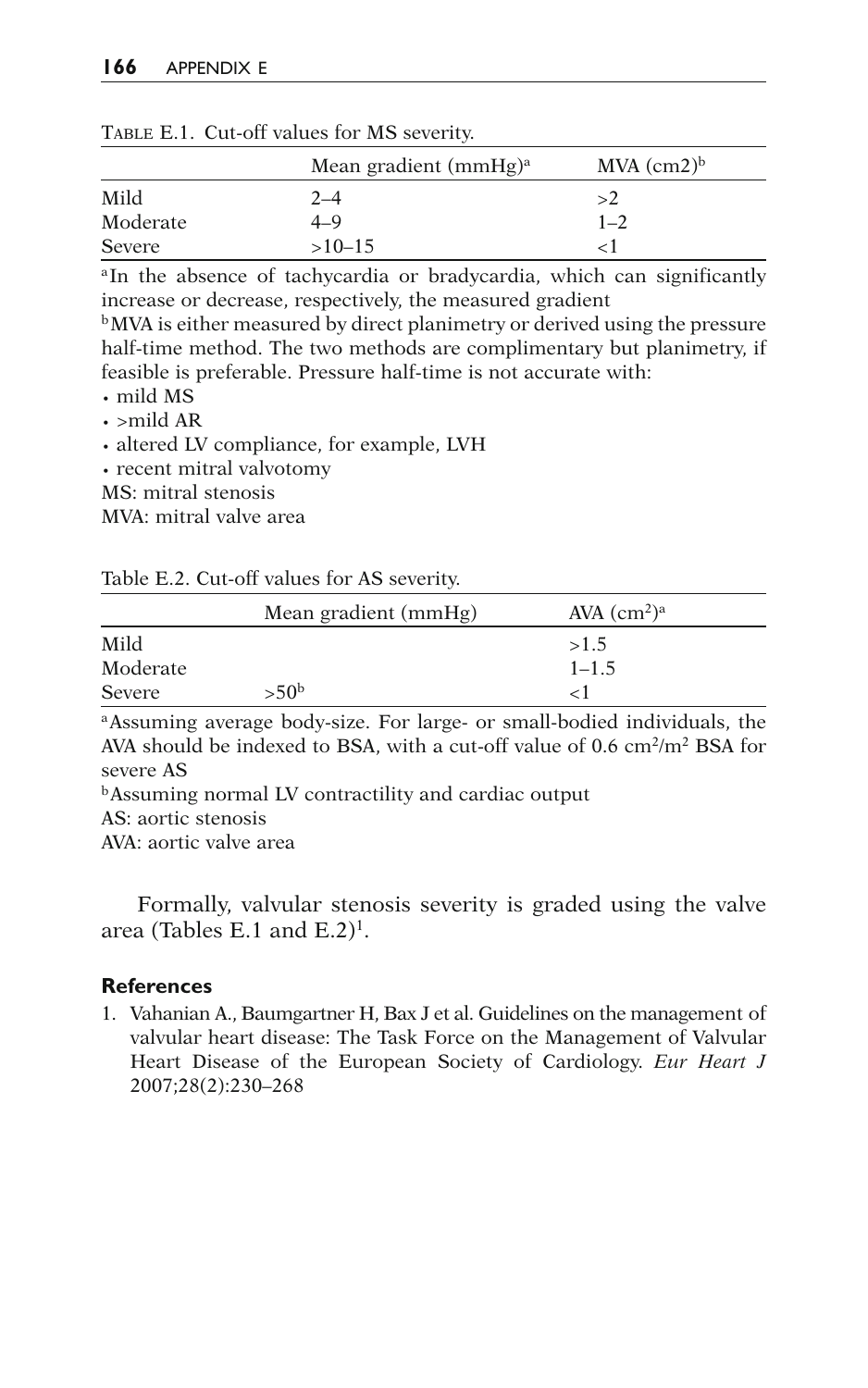# **Appendix F**  Normal Ranges for Usual Echocardiographic Measurements in Adults

The values given in Table F.1 below represent a consensus of the American and European associations of echocardiography.<sup>1</sup> Different national bodies may adopt slightly different values.<sup>2</sup> Each echocardiography service needs to adopt its own standards, based on national or international recommendations and local practice.

|                               | 2D/M mode   | Measurements <sup>a</sup>             |
|-------------------------------|-------------|---------------------------------------|
|                               | Not-indexed | BSA indexed $(/m^2$ BSA) <sup>b</sup> |
| $LVDd$ (cm)                   | $3.9 - 5.9$ | $2.4 - 3.1$                           |
| Fractional shortening $(\% )$ | $27 - 45$   |                                       |
| $IVSd$ (cm)                   | $0.6 - 1$   |                                       |
| $LVPWd$ (cm)                  | $0.6 - 1$   |                                       |
| $\text{RVOT}$ (cm)            | $2.5 - 2.9$ |                                       |
| RV free wall thickness (cm)   | 0.5         |                                       |
| LA diameter (cm)              | $2.7 - 4$   | $1.5 - 2.3$                           |
| LA area (cm2)                 | ${<}20$     |                                       |
| LA volume (ml)                | $22 - 58$   | 29ء                                   |

TABLE F.1. Standard dimensions and flow velocity measurements and normal values.<sup>1,2</sup>

(continued)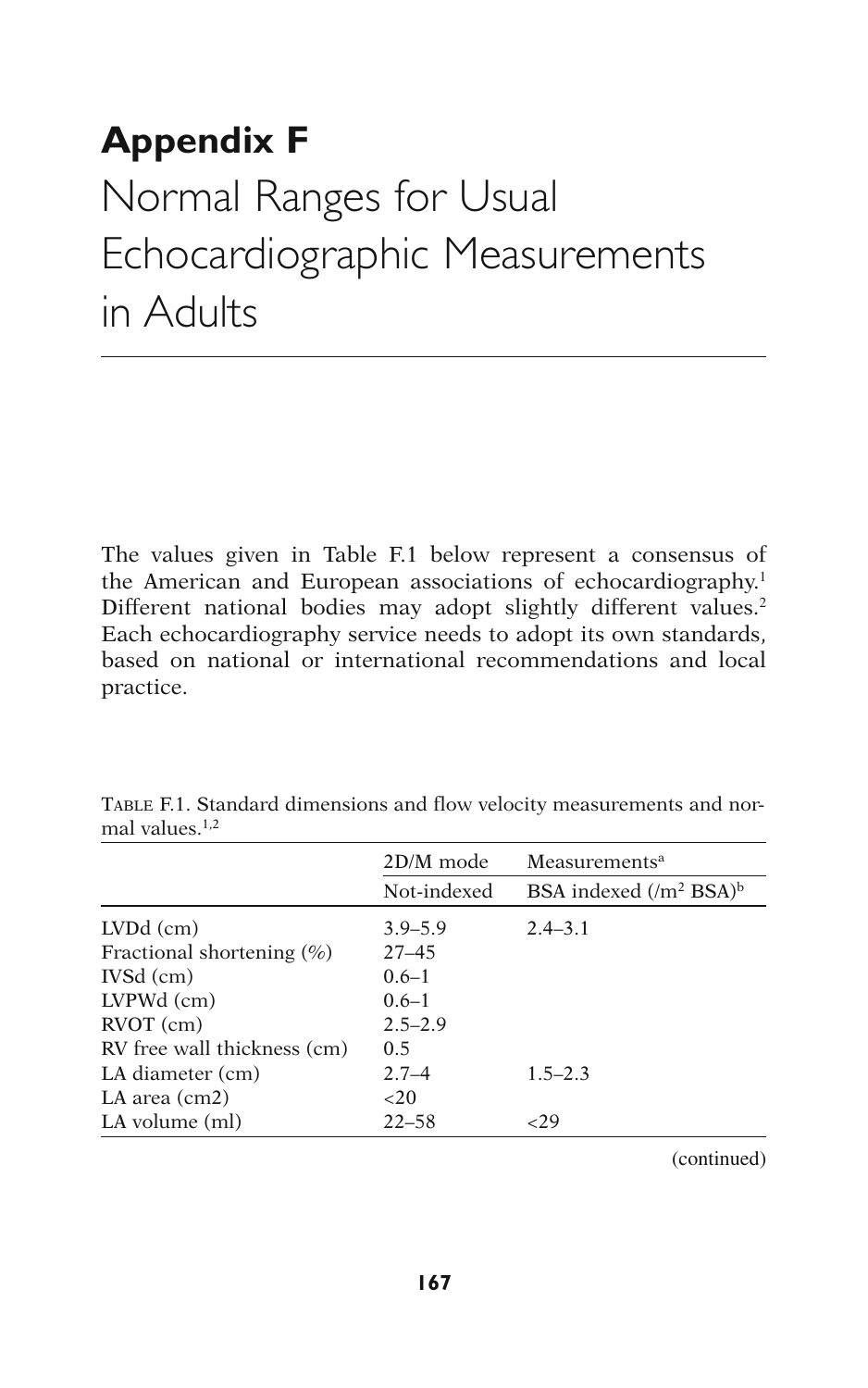| 2D/M mode   | Measurements <sup>a</sup>                                   |
|-------------|-------------------------------------------------------------|
| Not-indexed | BSA indexed $(/m2 BSA)b$                                    |
| $\leq$ 4    | Age and BSA nomo-<br>grams needed to<br>identify dilatation |
| Doppler     | Peak velocities                                             |
| $0.6 - 1.3$ |                                                             |
| $0.3 - 0.7$ |                                                             |
|             |                                                             |
| $0.6 - 0.9$ |                                                             |
| $0.7 - 1.1$ |                                                             |
| $1 - 1.7$   |                                                             |
|             |                                                             |

#### TABLE F.1. (continued)

aLinear dimensions can be obtained by either M mode or M-mode guided two-dimensional measurements, depending on image quality and orientation. Because of technological advances, the use of the actual blood-tissue interface rather than the original leading edge-to leading edge requirement is suggested now for linear measurements

b For clinical use, some measurements need indexing to body surface area as emphasized above. This may be critical especially for borderline values and individuals with body size significantly below or above the average *RVOT* right ventricular outflow tract, *LVOT* left ventricular outflow tract, *LA* left atrium, *RV* right ventricular, *LVD*d left ventricular diastolic dysfunc-

tion, *IVSd* interventricular septal wall thickness in diastole, *LVPWd* left ventricular posterior wall dimensions, *BSA* body surface area

#### **References**

- 1. Lang RM, Bierig M, Devereux RB, et al. Recommendations for chamber quantification: a report from the American Society of Echocardiography's Guidelines and Standards Committee and the Chamber Quantification Writing Group, developed in conjunction with the European Association of Echocardiography, a branch of the European Society of Cardiology. J Am Soc Echocardiogr 2005;18:1440–1463.
- 2. http://www.bsecho.org/Guidelines%20for%20Chamber%20Quantification.pdf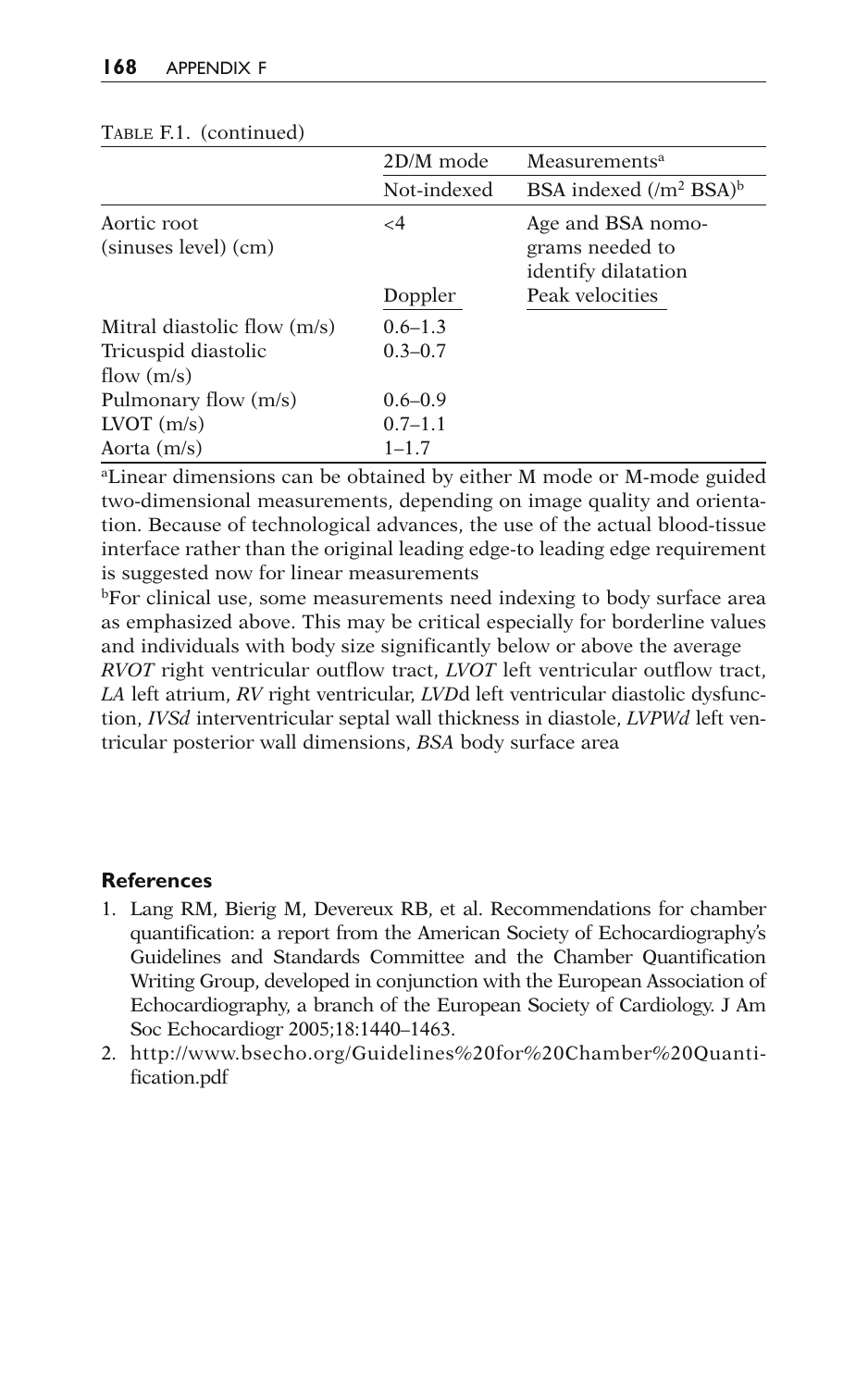# **Appendix G**  Echocardiographic Assessment of Prosthetic Valves

Prosthetic valve assessment may be a challenging task. Ideally, the sonographer should know the type and size of the imaged valve and be familiar with its echocardiographic appearance and normal flow characteristics (Fig. G.1 ). Each echocardiography service should have reference values and images of typical regurgitant flow patterns for commonly used prosthetic valves.

Besides the overall appearance and motion, the echocardiographic evaluation of a prosthetic valve will address:

# **REGURGITANT JETS**

A trivial and up to mild degree of regurgitation is accepted for an otherwise normally functioning valve. It is seen in virtually all mechanical valves and occasionally in bioprosthetic valves. This "physiologic" regurgitation in mechanical valves is due to two mechanisms:

- a built-in-leakage which allows the valve to be "washed" by the flowing blood and
- a small amount of blood which is moved by the occluder on its way to a closing position (closure volume).

Clues for the "normal" character of regurgitation noted with a mechanical valve include:

- Low velocity, "smooth," and short  $( $2-3$  cm) jets, though excep$ tions exist:
	- ° Some Medtronic-Hall valves may have a long, impressive jet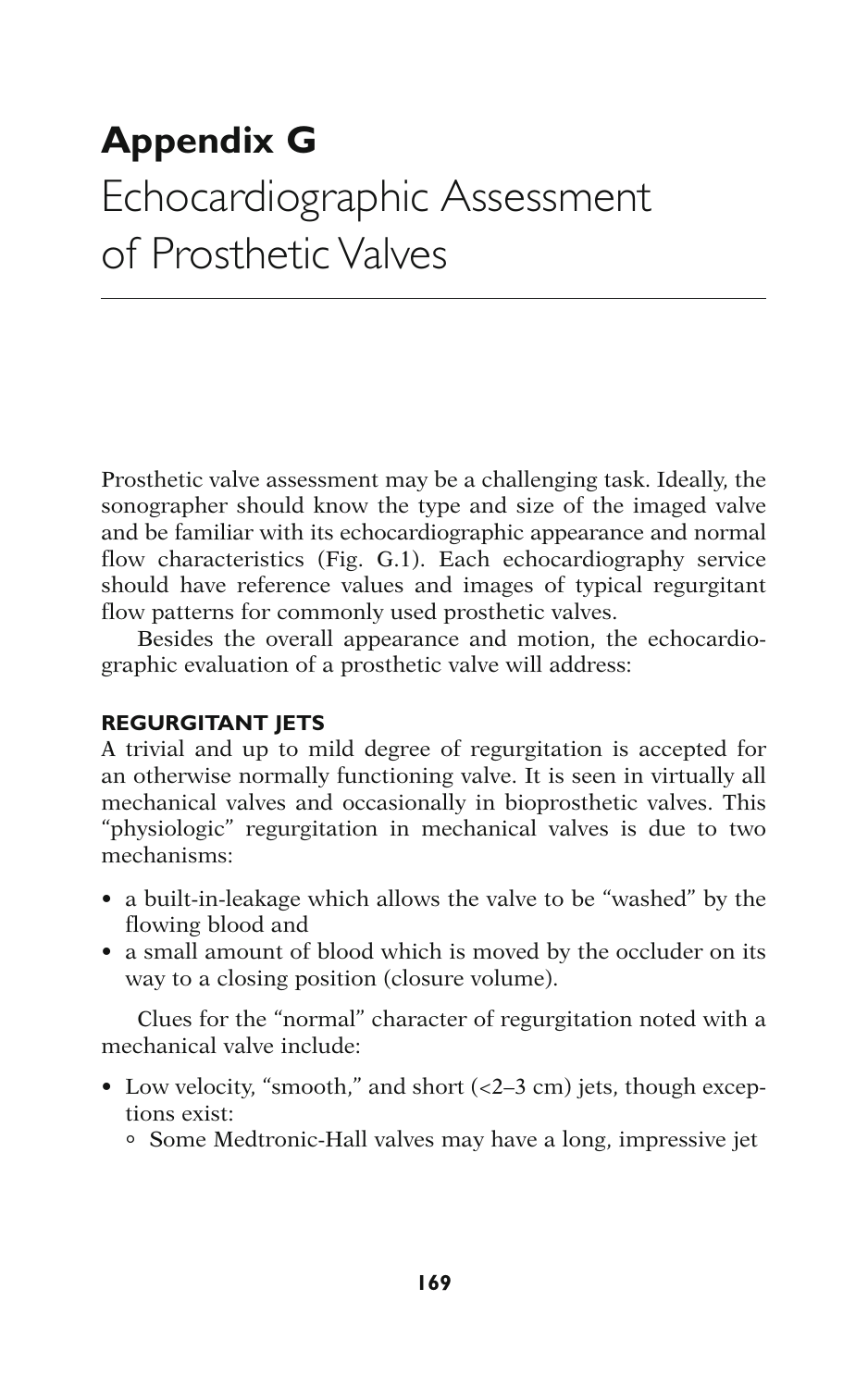

FIG. G.1. Transesophageal echocardiography (*TEE*) imaging of a normally functioning St. Jude valve in mitral position. **a** Diastolic frame showing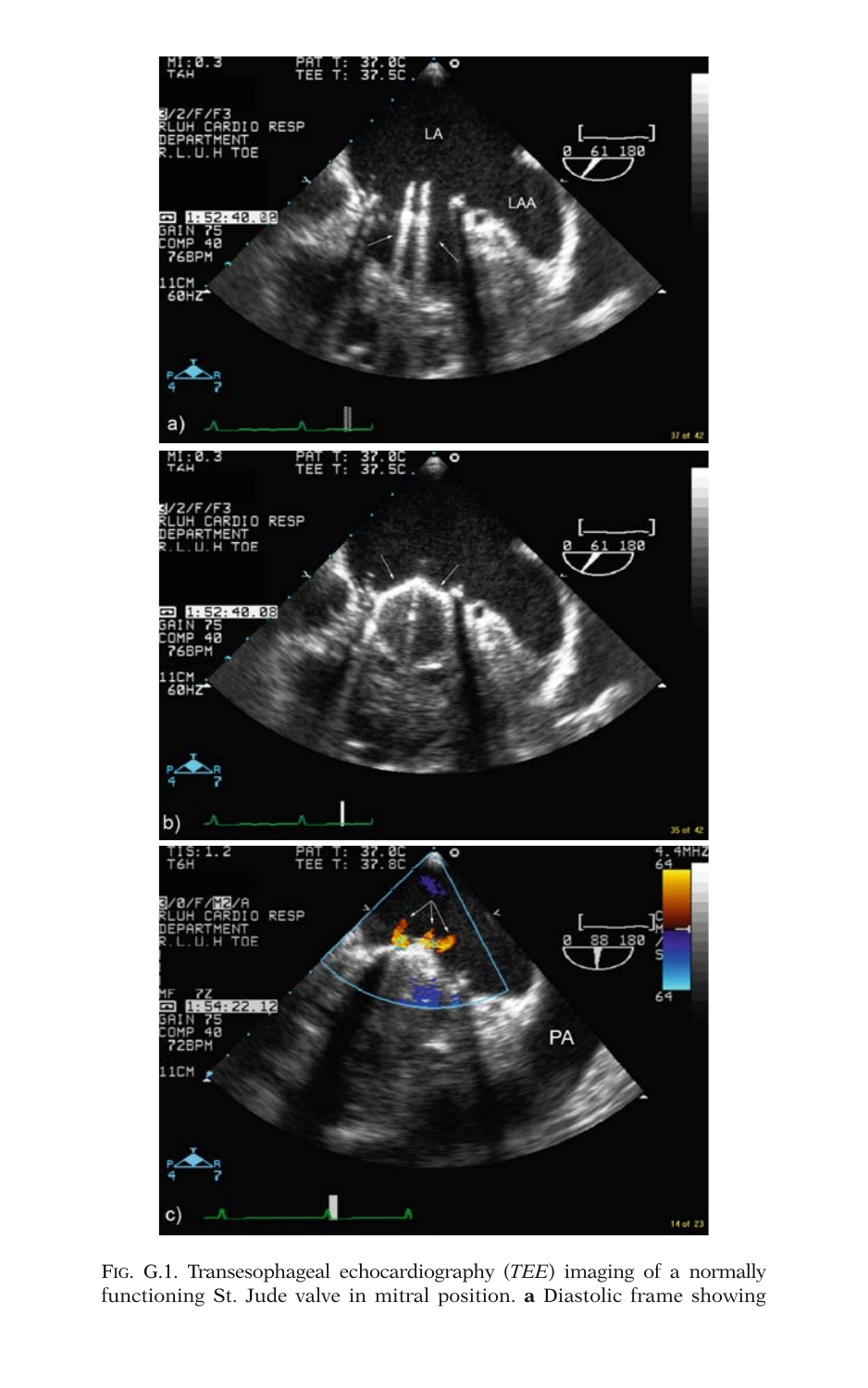

FIG. G.2.Transesophageal echocardiography ( *TEE*) findings in a patient with a bileaflet mechanical valve in mitral position, admitted with cardiac failure and hemolytic anemia. A high velocity, turbulent regurgitant jet is seen, originating at the suture line level consistent with significant paravalvular regurgitation.

- Jets origin is "within the valve" as opposed to paravalvular leaks (Fig. G.2 )
- The appearance of one or multiple jets with a pattern that fits the description for a particular kind of valve
	- ° Bileaflet valves may have up to three to four jets at the periphery of the valve (Fig. G.1c)
- Overall severity is no more than mild

# **PRESSURE GRADIENTS, PRESSURE HALF-TIMES AND EFFECTIVE AREAS**

*Pressure gradients* across prosthetic valves are obtained with Doppler interrogation as for native valves and should be interpreted against published normal values.<sup>1</sup> Increased gradients may

FIG. G.1. (continued) symmetrical and almost parallel leaflets ensuring full opening of the valve. **b** Systolic frame confirming symmetrical and simultaneous closure of the leaflets. **c** Color-Doppler systolic frame showing three short, low-velocity jets, typical for this valve.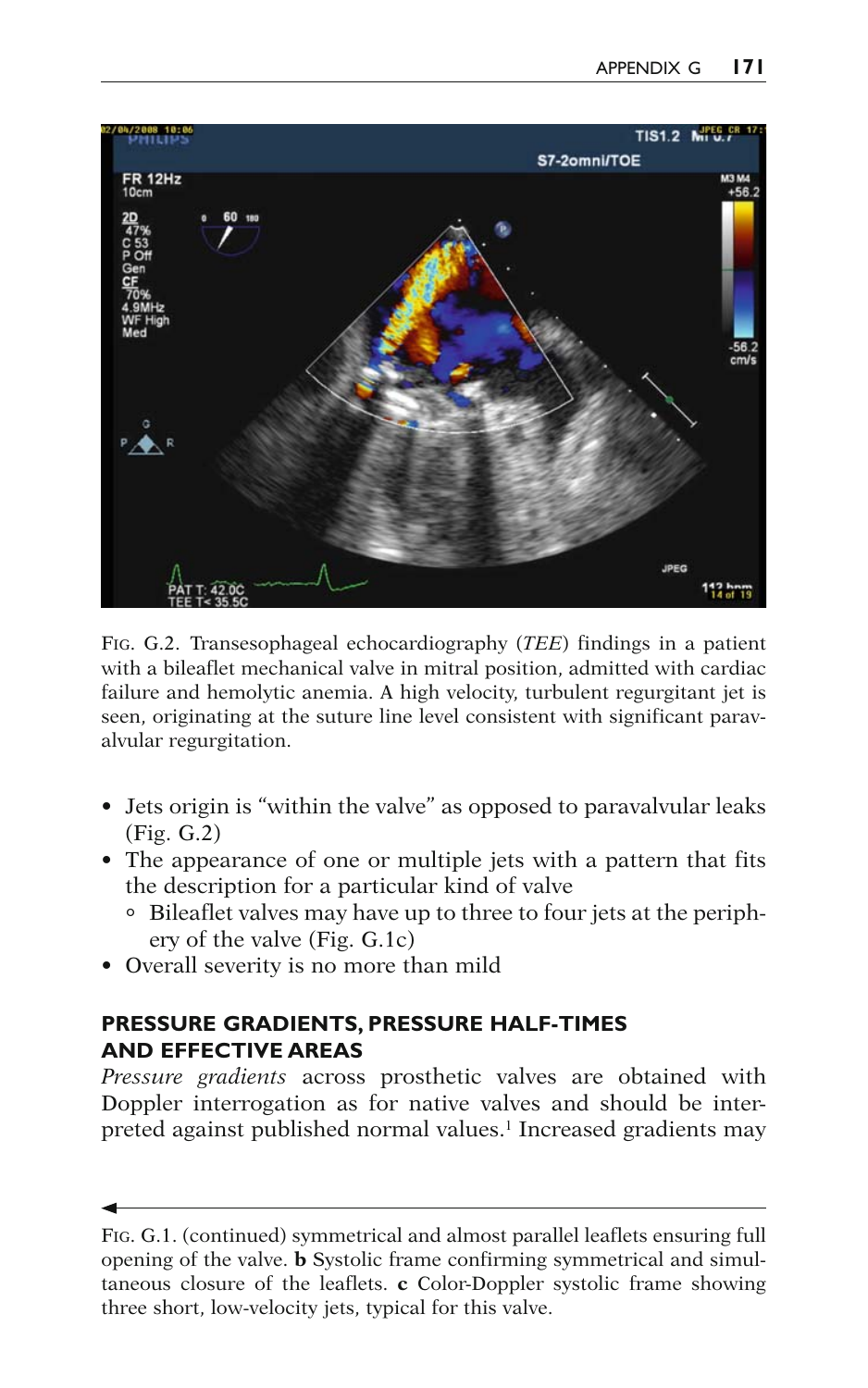suggest obstruction, but some caveats are to be observed before making the diagnosis of stuck valve, especially if this is an incidental finding in an asymptomatic patient:

- Gradients may be high with small diameter valves if valvepatient mismatch exists. Ideally, a study performed in steady conditions after surgery (but not immediately postoperatively) should be available for comparison.
- Gradients may significantly increase with high output states such as acute febrile disease, dialysis patients with shunts, and hyperthyroidism. Also, mitral gradients can increase markedly with high heart rates.
- A disproportionately high-peak gradient with a minimally elevated mean gradient in a prosthetic valve in mitral position is highly suggestive of regurgitation rather than obstruction.

*Dimensionless Velocity Index* (DVI). Peak velocities and gradients are highly dependent on flow and their use as isolated findings to diagnose valve obstruction may be limited. With changing flows, aortic valvular and subvalvular velocities are expected to maintain their relative ratio. The left ventricular outflow tract (LVOT) peak velocity/aortic valve peak velocity ratio is referred to as the DVI. A DVI 0.25–0.3 suggests valvular stenosis.

*Effective areas* for prosthetic aortic valves can be calculated using continuity equation and compared with published references. For prosthetic valves in mitral position a prolonged pressure half-time value can indicate obstruction. The pressure half-time  $(P_{1/2}T)$  has not been thoroughly validated for prosthetic valves areas and its value should be reported as such, but resulting areas are frequently reported for practical reasons.

#### **REFERENCE VALUES**

There is a multitude of data on normal Doppler values for prosthetic valves, however, they represent a mixture of in-vitro and in-vivo, manufacturer-provided, clinical and experimental studies, some of which use only velocities or only gradients and report mean and standard deviation (SD) only or range of values as well. Also, areas and gradients vary greatly with valve size and flow state at the time of the study. As such, it is difficult to summarize the existent information.<sup>1-2</sup> A compilation of orientative range of accepted maximal values is provided below, to "flag" a possible pathology and to be used with detailed published data on specific prosthetic valves.

Low valvular areas and gradients at the upper limit of the range are associated with small size valves and do not necessarily mean that the valve is malfunctioning. Some valves, such as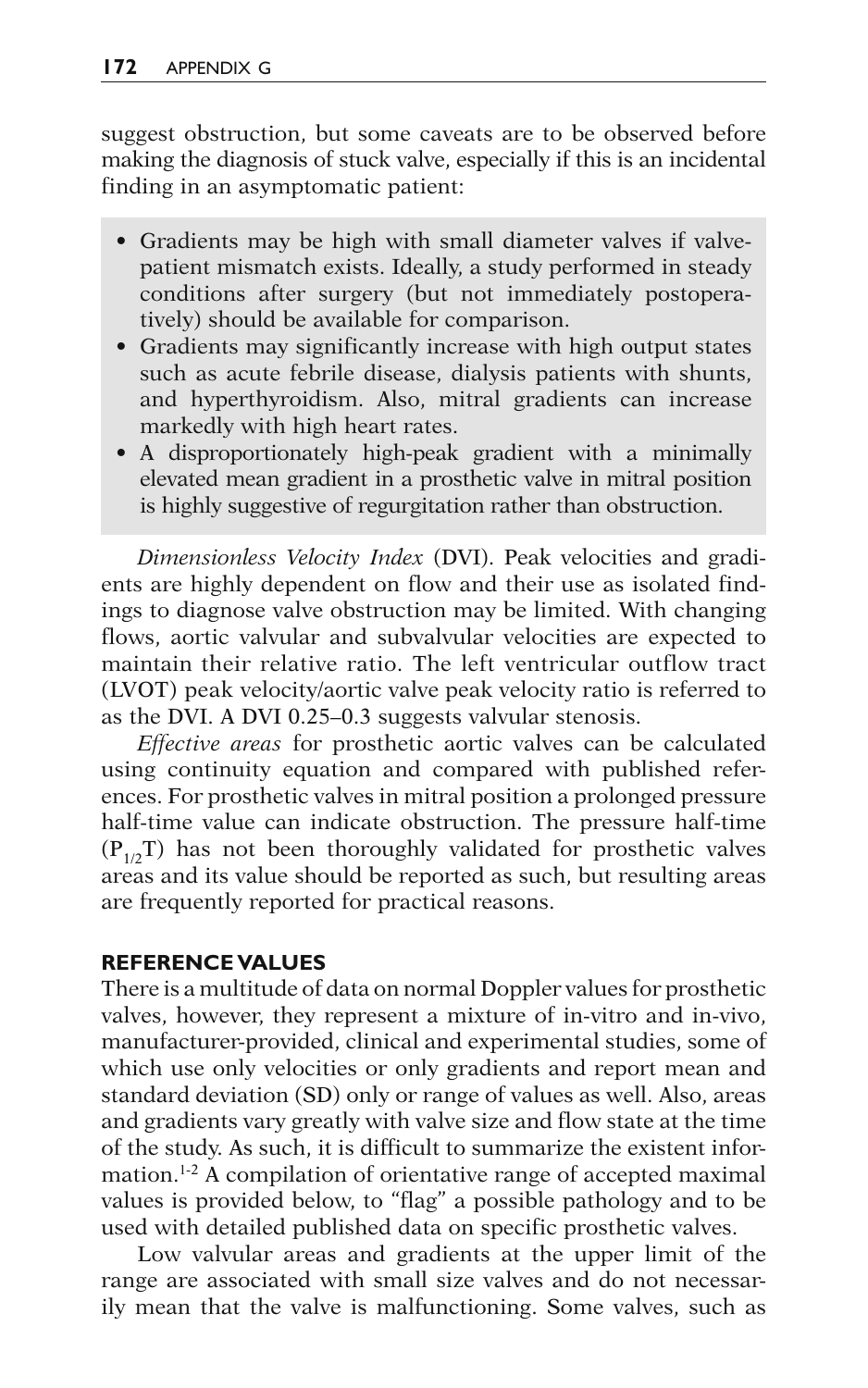|                           | <b>AORTIC POSITION</b>      |                          |
|---------------------------|-----------------------------|--------------------------|
| Peak velocity range (m/s) | Mean gradient range (mm Hg) | $AVA$ (cm <sup>2</sup> ) |
| 1.4-4                     | 5-30                        | $1 - 3$                  |
|                           | <b>MITRAL POSITION</b>      |                          |
| Peak velocity range (m/s) | Mean gradient range (mm Hg) | $P\sqrt{2}$ (ms)         |
| $1.2 - 2$                 | $1 - 8$                     | 60-160                   |
|                           |                             |                          |

TABLE G.1. Acceptable values for biological and mechanic porsthetic valves over available sizes range.

AVA: aortic valve area,  $P\sqrt[1]{a}$ : pressure half-times

the ball-cage Starr-Edwards have gradients at the upper limit of normal range.

#### **SUSPECT REGURGITATION IF FINDING:**

- High peak gradient with minimally increased mean gradient and no other evidence of obstruction
- High velocity, turbulent regurgitant jets, not typical for the valve (Fig. F.2)

#### **SUSPECT STENOSIS IF FINDING:**

- Both peak and mean gradient are elevated above normal range
- For aortic position
	- $AVA < 1$  cm<sup>2</sup> (by continuity equation)
	- $\circ$  DVI < 0.3
- For mitral position
	- ° Pressure half-time > 200 ms

Use reference values and previous studies for comparison (Table G.1).

#### **References**

- 1. Rosenhek, R, Binder T, Maurer G, Baumgartner H et al. Normal values for Doppler echocardiographic assessment of heart valve prostheses . *J Am Soc Echocardiogr.* 2003;16(11):1116-1127.
- 2. Rimington H, Chambers JMD. *Echocardiography: A Practical Guide for Reporting*. 2nd ed. London: Informa Healthcare; 2007. vi, 148 pp.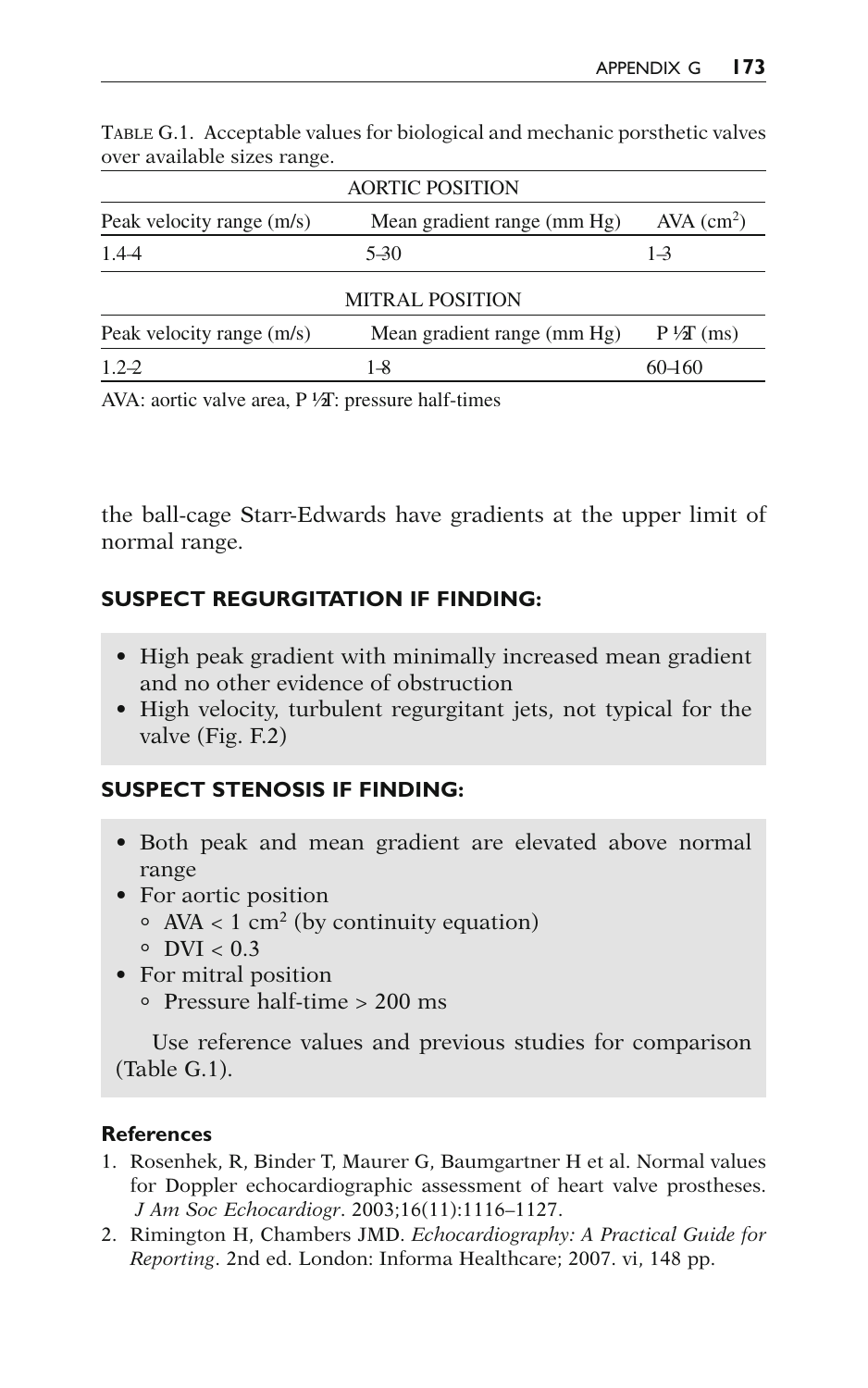# **Appendix H**  General References and Recommended Reading

# **TEXTBOOKS**

- 1. Hatle L, Angelsen B. *Doppler Ultrasound in Cardiology: Physical Principles and Clinical Applications*. 2nd ed. Philadelphia: Lea and Febiger; 1985.
- 2. Weyman AE. *Principles and Practice of Echocardiography*. 2nd ed. Philadelphia: Lea and Febiger; 1994.
- 3. Otto CM. *Textbook of Clinical Echocardiography*. 3rd ed. Philadelphia; London: Elsevier Saunders; 2004. xiii, 541 pp.
- 4. Feigenbaum H, Armstrong WF, Ryan T. Feigenbaum's echocardiography. In: Feigenbaum H, Armstrong WF, Ryan T, ed. 6th ed. Philadelphia; London: Lippincott Williams and Wilkins; 2005. xv, 790 pp.
- 5. Leeson P, Mitchell ARJ, Becher H. *Echocardiography. Oxford Specialist Handbooks in Cardiology*. Oxford: Oxford University Press; 2007. xxv, 549 pp.
- 6. Oh JK, Seward JB, Tajik AJ. *The Echo Manual*. 3rd ed. Philadelphia: Lippincott Williams & Wilkins; 2007. 431 pp.
- 7. Rimington H, Chambers JMD. *Echocardiography: A Practical Guide for Reporting*. 2nd ed. London: Informa Healthcare; 2007. vi, 148 pp.

# **GUIDELINES, STATEMENTS, POSITION PAPERS**

 1. Stewart WJ, Douglas PS, Sagar K, et al. Echocardiography in emergency medicine: a policy statement by the American Society of Echocardiography and the American College of Cardiology. Task Force on Echocardiography in Emergency Medicine of the American Society of Echocardiography and the Echocardiography and Technology and Practice Executive Committees of the American College of Cardiology. J Am Coll Cardiol 1999;33:586–588.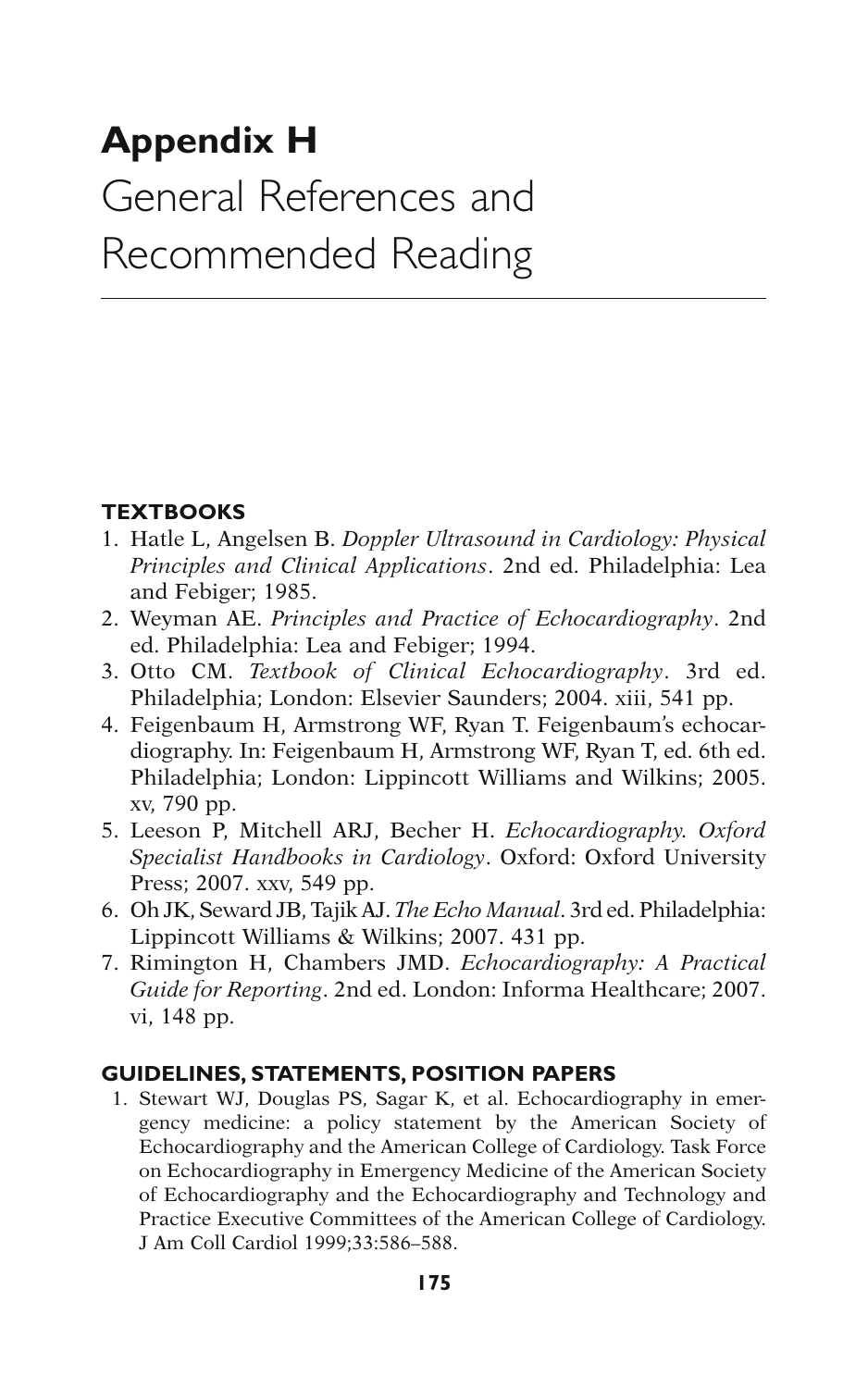- 2. Lang RM, Bierig M, Devereux RB, et al. Recommendations for chamber quantification: a report from the American Society of Echocardiography's Guidelines and Standards Committee and the Chamber Quantification Writing Group, developed in conjunction with the European Association of Echocardiography, a branch of the European Society of Cardiology. J Am Soc Echocardiogr 2005;18:1440–1463.
- 3. Cheitlin MD, Armstrong WF, Aurigemma GP, et al. ACC/AHA/ASE 2003 guideline update for the clinical application of echocardiography: summary article: a report of the American College of Cardiology/ American Heart Association Task Force on Practice Guidelines (ACC/ AHA/ASE Committee to Update the 1997 Guidelines for the Clinical Application of Echocardiography). Circulation 2003;108:1146–1162.
- 4. Douglas PS, Khandheria B, Stainback RF, et al. ACCF/ASE/ACEP/ ASNC/SCAI/SCCT/SCMR 2007 appropriateness criteria for transthoracic and transesophageal echocardiography: a report of the American College of Cardiology Foundation Quality Strategic Directions Committee Appropriateness Criteria Working Group, American Society of Echocardiography, American College of Emergency Physicians, American Society of Nuclear Cardiology, Society for Cardiovascular Angiography and Interventions, Society of Cardiovascular Computed Tomography, and the Society for Cardiovascular Magnetic Resonance. Endorsed by the American College of Chest Physicians and the Society of Critical Care Medicine. J Am Soc Echocardiogr 2007;20:787–805.
- 5. Lester SJ, Tajik AJ, Nishimura RA, Oh JK, Khandheria BK, Seward JB. Unlocking the mysteries of diastolic function: deciphering the Rosetta Stone 10 years later. J Am Coll Cardiol 2008;51:679–689.
- 6. Quinones MA, Otto CM, Stoddard M, Waggoner A, Zoghbi WA. Recommendations for quantification of Doppler echocardiography: a report from the Doppler Quantification Task Force of the Nomenclature and Standards Committee of the American Society of Echocardiography. J Am Soc Echocardiogr 2002;15:167–184.
- 7. Shanewise JS, Cheung AT, Aronson S, et al. ASE/SCA guidelines for performing a comprehensive intraoperative multiplane transesophageal echocardiography examination: recommendations of the American Society of Echocardiography Council for Intraoperative Echocardiography and the Society of Cardiovascular Anesthesiologists Task Force for Certification in Perioperative Transesophageal Echocardiography. J Am Soc Echocardiogr 1999;12:884–900.
- 8. Vahanian A, Baumgartner H, Bax J, et al. Guidelines on the management of valvular heart disease: The Task Force on the Management of Valvular Heart Disease of the European Society of Cardiology. Eur Heart J 2007;28:230–268.
- 9. Zoghbi WA, Enriquez-Sarano M, Foster E, et al. Recommendations for evaluation of the severity of native valvular regurgitation with twodimensional and Doppler echocardiography. J Am Soc Echocardiogr 2003;16:777–802.
- 10. British Society of Echocardiography 2005: Minimum Dataset for TTE (on BSE website)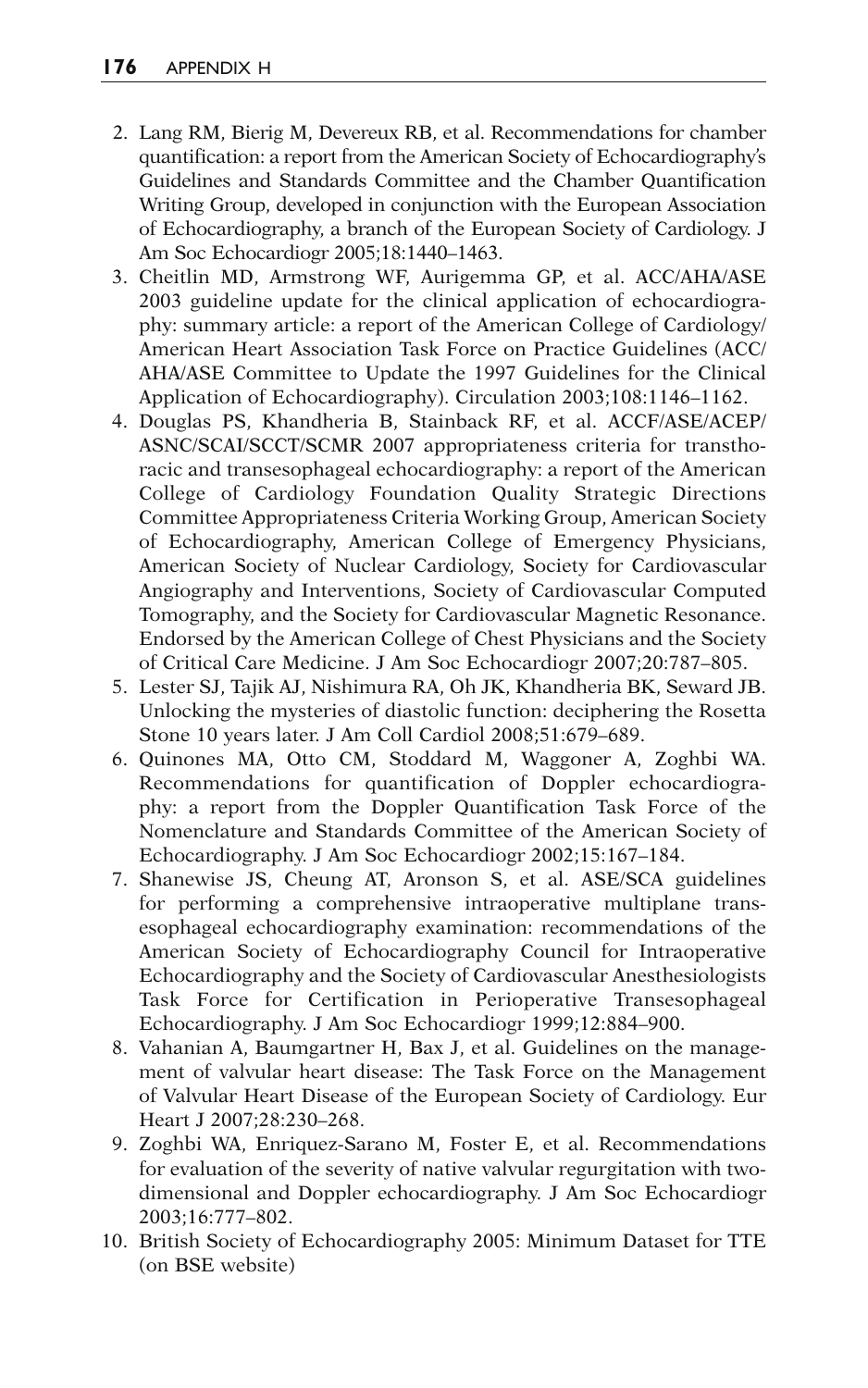### **Websites**

#### *Organizations*

- 1. American Society of Echocardiography (ASE). www.asecho.org
- 2. British Society of Echocardiography (BSE) *.*www.bsecho.org
- 3. European Association of Echocardiography (EAE). www.escardio.org/communities/EAE/pages/welcome.aspx

#### *Free Domain Webcasts, Images, Guides*

- 1. ASE University. www.aseuniversity.org
- 2. Echo by Web. www.echobyweb.com
- 3. Echo in Context. www.echoincontext.mc.duke.edu
- 4. E-chocardiography Journal. www.2.umdnj.edu/~ shindler/ index.htm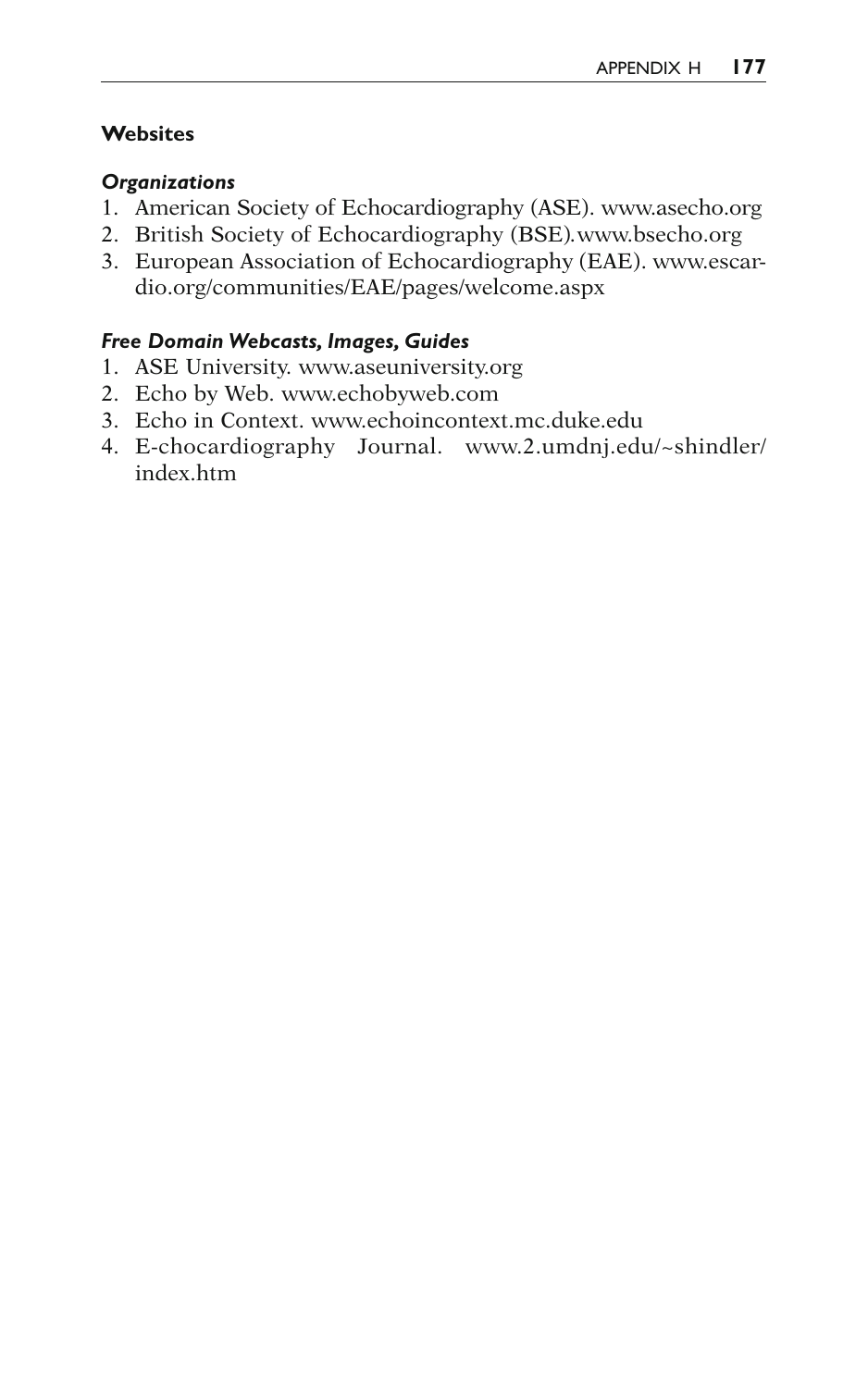#### **A**

Abdominal trauma FAST examination, 143 Acute aortic syndromes aortic dissection assesments of, 104 classification systems, 101–102 diagnosis methods, 102–103 intramural hematoma atherosclerotic plaque, 106 intramedial bleeding, 105 penetrating aortic ulcer aortic atherosclerosis, 106 atherosclerotic ulceration, 106 Acute chest pain syndromes risk stratification and early assessment, 90–91 strategy and indications, 88 Acute coronary syndrome (ACS), 87 Acute mitral regurgitation in acute myocardial infarction, 91–95 dynamic MR and LVOT obstruction, 99 mitral apparatus geometry and distortion, 93–95 papillary muscle rupture, 92–93 systolic anterior motion, 95 Acute myocardial infarction (AMI) acute and subacute free wall rupture, 97–98 acute mitral regurgitation, 91–92 dynamic MR and LVOT obstruction, 99 mitral apparatus geometry and distortion, 93–95

papillary muscle rupture, 92–93 systolic anterior motion, 95 acute ventricular septal rupture, 95–96 Acute valvular regurgitation echocardiographic findings, 78–82, 85 mechanism, 77–78 prosthetic valve pathology, 83 regurgitant prosthetic valve, 84–85 stuck prosthetic valve, 82, 84 valvular pathologies aortic regurgitation, 81–82 mitral regurgitation, 78–80 Advanced Life Support (ALS), 120 Aortic dissection (AD) echocardiograpic assessment, 104 intramural hematoma, 105 types of, 102 Aortic regurgitation (AR) blunt chest trauma, 82 infective endocarditis, 81 type A aortic dissection, 82 Artifacts avoidance and recognition, 17–19 types of, 16–17 Atrial fibrillation (AF) left atrial and appendage thrombi, 129–130 postcardioversion thromboembolism, 128 algorithm for TEE guided cardioversion, 128 left atrial appendage (LAA) thrombus, 130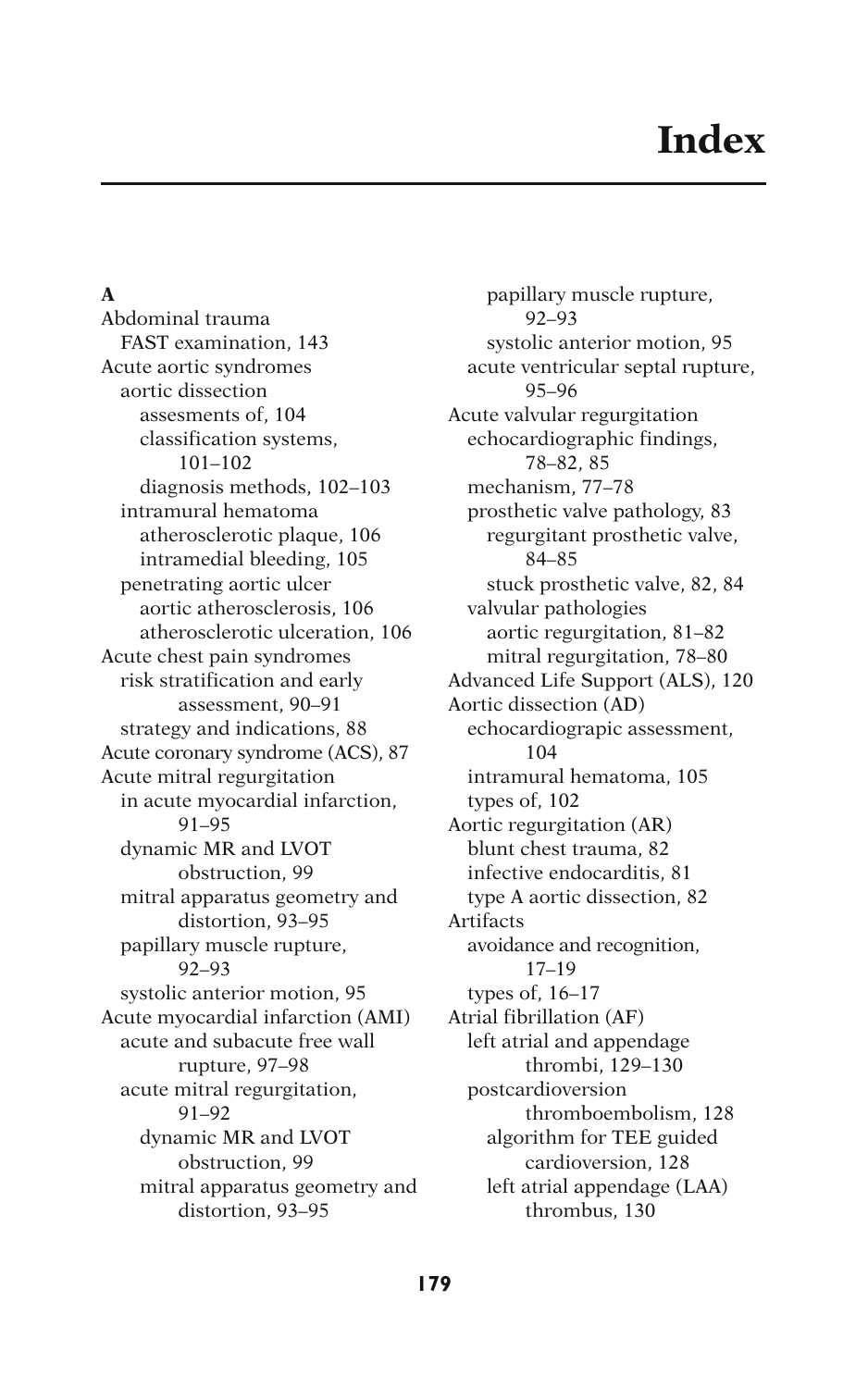#### **B**

Bernoulli equation, 150 Blood flow Doppler imaging color Doppler, 9–10 spectral Doppler, 7–9 Blunt chest trauma, 139–140

#### **C**

Central blood volume evaluation, 59–61 Cardiac tamponade echocardiographic findings, 70 pericardial effusion, 66–67 malignant pericardial effusion, 72 moderate-large effusion, 68 pleural effusion, 69 quantitative assessment, 69 pericardiocenthesis needle position, 73 puncture site and needle orientation, 72 physiology diastolic right ventricular collapse, 67, 71–72 right atrial collapse, 67 Cardiomyopathies neurogenic stress cardiomyopathy, 126–127 takotsubo cardiomyopathy, 126 Cardiopulmonary resuscitation (CPR), 117, 119 Color Doppler imaging blood flow Doppler imaging,  $9 - 10$ tissue Doppler imaging, 10–11 Commotio cordis, 142 Computed tomography (CT), 102 Continuous wave (CW) imaging, 8 Contrast echocardiography contrast agents, 12–14 indication and contraindication, 14–15 left ventricular opacification, 52 right-to-left shunts, 50–52 safety profile, 14–15 CPR. *See* Cardiopulmonary resuscitation

#### **D**

Diastolic dysfunction assessment of, 159 flow, tissue Doppler imaging, 160 Dimensionless velocity index (DVI), 170

#### **E**

Echo-guided advanced life support (EGALS), 119 Effective regurgitant orifice area (EROA), 159 EROA. *See* Effective regurgitant orifice area

### **F**

Focused assessment by sonography in trauma (FAST) assessments, 147 diagnostic predictive value, 143 Focused echo evaluation in life support (FEEL), 147

#### **H**

Hand-carried ultrasound (HCU) imaging devices, 48 special features, 47 technological development, 44 Hand-held echocardiography, 47–49 Harmonic imaging, 6–7 Hemodynamic monitoring, 32, 38 Hypotension cardiac tamponade diagnosis, 64, 66–72 echocardiographic findings, 70 pericardiocenthesis, 72 clinical features, 55–56 LV systolic dysfunction acute, 56 echocardiographic assessment, 56–58 M-mode supportive findings, 57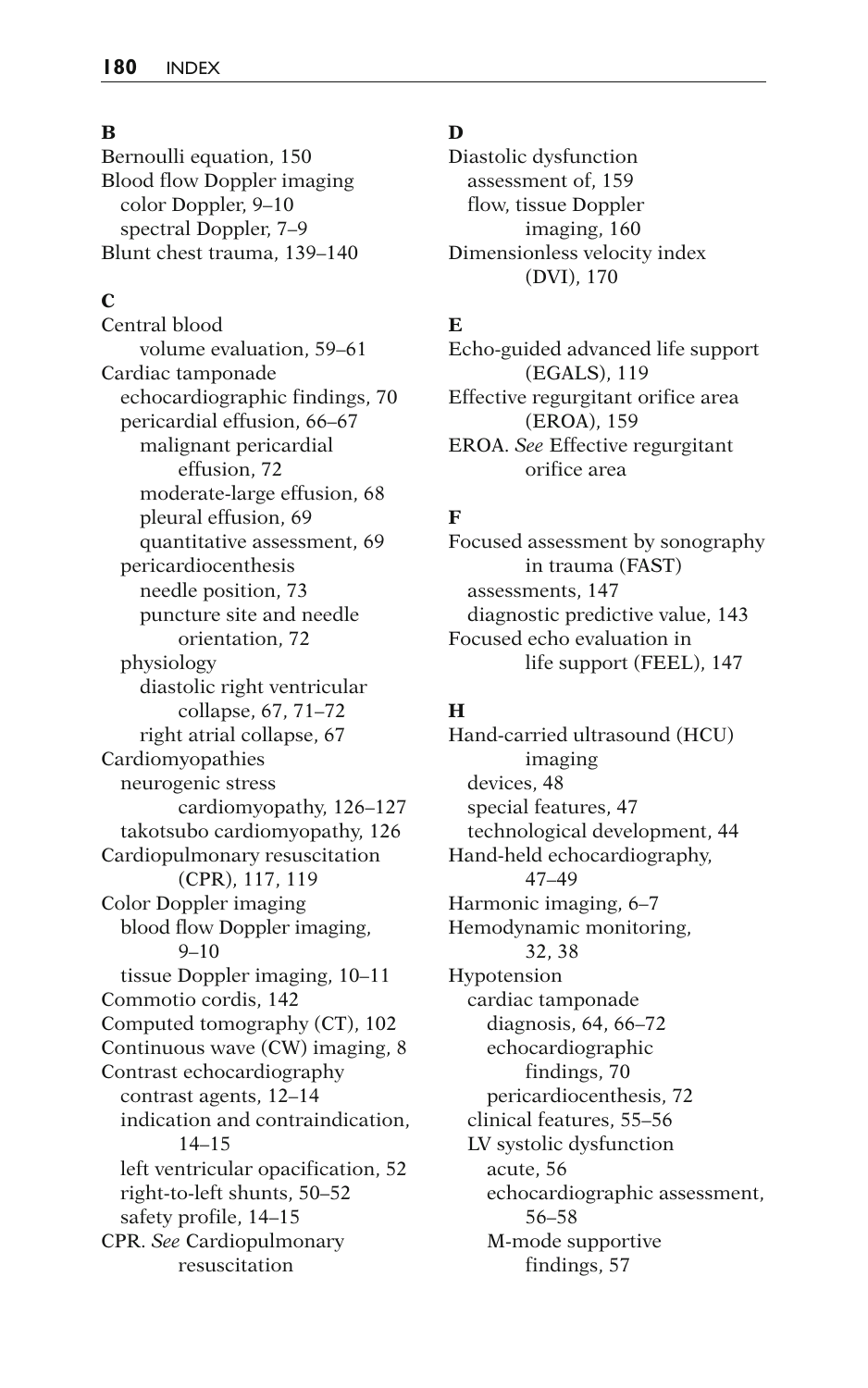LV underfilling diagnosis, 58–59 hypovolemia and filling status assessment, 59–63 persistent hypotension, 55 RV dysfunction, 63–64, 66, 68 Hypovolemia. *See also* LV underfilling status evaluation LV systolic dysfunction, 56 LV underfilling, 58–63 Hypoxemia, 75–76

# **I**

Immediate echocardiographic triage (IMET), 30, 31, 119 Interior vena cava (IVC), 26, 45, 61, 110, 118, 151 Interventricular septum (IVS), 20, 23, 45, 110, 111 Intraaortic balloon pump (IABP) role of, 136 scenarios and uses, 133 Intramural hematoma (IMH), 105–106

#### **L**

Left ventricle opacification (LVO), 12, 58 Left ventricular assist devices (LVAD), 137 Left ventricular end-diastolic pressure (LVEDP), 153 Left ventricular ejection fraction (LVEF) definition and values, 155–156 Left ventricular outflow tract (LVOT) acute MR, 95, 99 TEE imaging, 41, 42 Left ventricular systolic dysfunction acute, 56 echocardiographic assessment, 56–58 M-mode supportive findings, 57 remodeling, 155

Left ventricular underfilling status evaluation flow-Doppler filling patterns, 60–63 pulsed wave Doppler tracings, 65 quick algorithm, 63–64 tissue-Doppler filling patterns, 62–64

# **M**

Magnetic resonance imaging (MRI), 102 Mechanical index, 6 Mitral regurgitation (MR), 126–127, 161 with acute myocardial infarction clinical characteristics, 91–92 dynamic MR and LVOT obstruction, 99 mitral apparatus geometry and distortion, 93–95 papillary muscle rupture, 92–93 systolic anterior motion, 95 infective endocarditis (IE), 80 spontaneous chordal rupture, 78–80 Myocardial infarction (MI), 124 Myocarditis acute myocarditis *vs*. acute myocardial infarction, 124–125 fulminant *vs*. acute myocarditis, 124

# **N**

Nonischemic LV dysfunction acute medical conditions, 127–128 neurogenic stress cardiomyopathy, 126–127 takotsubo cardiomyopathy, 126 myocarditis acute myocarditis *vs*. acute myocardial infarction, 124–125 fulminant *vs*. acute myocarditis, 124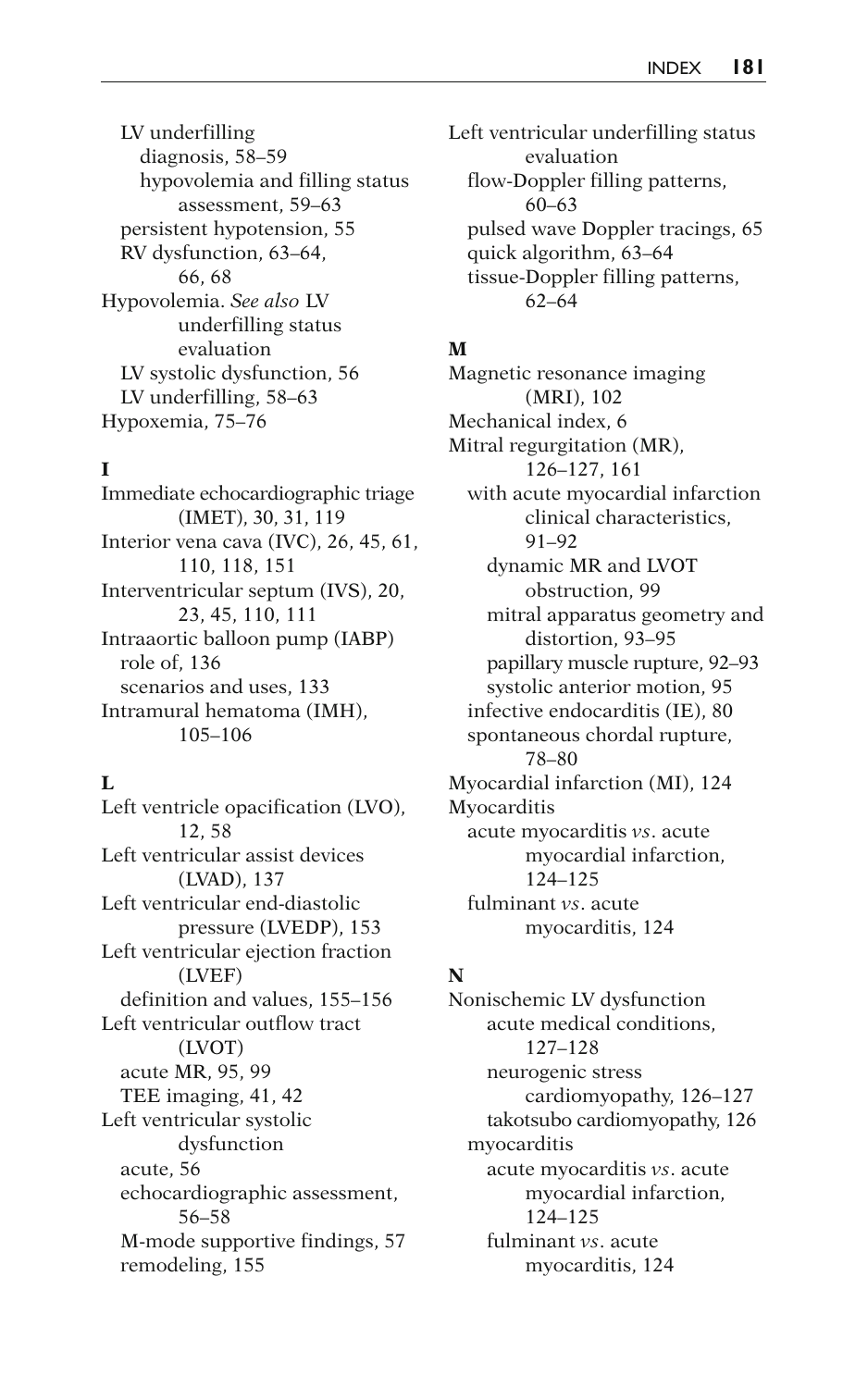#### **P**

Pacemaker optimization, 135 Paravalvular leak, 84–85 PE. *See* Pulmonary embolism Penetrating aortic ulcer (PAU), 101, 106 Pneumothorax, 118–119 Pressure half time method, 150–151 Prosthetic valves gradients, 169–170 regurgitant prosthetic valve, 84–85, 169–171 stuck prosthetic valve, 82-83, 130–135 Pulmonary embolism (PE), 109–111 Pulmonary hypertension (PHT), 35, 50, 78, 80, 92, 95, 110, 111, 124, 125, 153 Pulsed wave (PW) imaging, 8 Pulsed wave tissue Doppler tracing, 11–12 Pulseless electrical activity (PEA), 30, 117–119

#### **R**

Resuscitation cardiopulmonary resuscitation (CPR), 117 mechanical events pulmonary embolism, tamponade and hypovolemia, 118 tension pneumothorax, 118–119 Right ventricular systolic pressure (RVSP) estimation, 151

# **S**

Sepsis cardiovascular responses, 115 evaluation, 115–116 Spectral Doppler imaging, 7–9 Stroke and systemic embolism thrombus and atrial fibrillation, 113–114 Stroke volume (SV), 149–150 Stuck prosthetic valve caveats, 131 management of, 132

Subxyphoid pericardial window (SPW), 139 Systolic anterior motion (SAM), 126

### **T**

Takotsubo cardiomyopathy (TC), 126 TEE. *See* Transesophageal echocardiography Time gain controls (TGC), 15 Tissue Doppler (TD) imaging color tissue Doppler map, 10–11 pulsed wave tissue Doppler tracing, 11–12 Transesophageal echocardiography (TEE) advantages, 35–37 first line indications, 38 hypoxemia, 75–76 probe position *vs*. transducer angle, 40–44 safety and precautions, 39 structure-targeted modular approach, 40, 44, 48 view guided examination protocol bicaval view, 44, 45 high-esophageal position, 41–42 mid-esophageal position, 40–42, 44 transgastric views, 44, 46 *vs*. TTE, 38–39 Transient ischemic attack (TIA), 51 Transthoracic echocardiography (TTE) diagnostic accuracy, 102 apical views, 19–20 end-diastolic frame, 24–25 end-systolic frame, 23 parasternal views, 19 diastolic frame, 21–22 end-diastolic frame, 20 end-systolic frame, 23 subcostal view, 20 IVC visualization, 26 mid-diastolic frame, 25 suprasternal view, 27